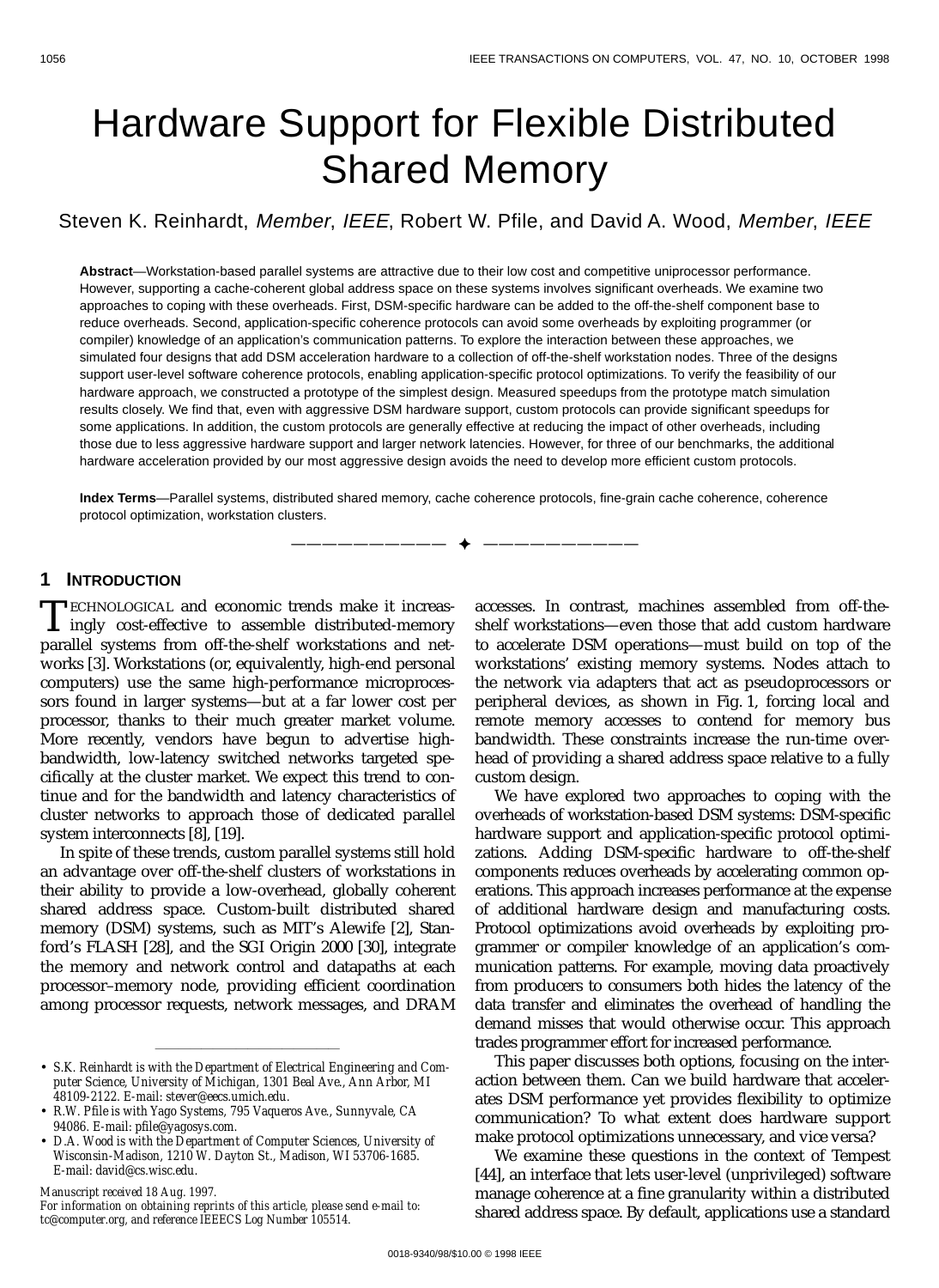

Fig. 1. Workstation-based DSM system organization.

software protocol that provides sequentially consistent shared memory, the consistency model generally preferred by most programmers for its simplicity [24]. However, for performance-critical data structures and execution phases, this default protocol may be replaced with arbitrary, potentially application-specific custom protocols, much like an expert programmer might recode a small performancecritical function in assembly language.<sup>1</sup> Although there are many approaches to optimizing shared-memory communication, Tempest uniquely allows programmers and compilers to adapt or reimplement the shared-memory abstraction to match a specific data structure or sharing pattern. This flexibility gives direct message-level control over communication *without* abandoning traditional shared-memory features such as pointer-based data structures and dynamic, transparent data replication.

Three Tempest-compatible system designs—Typhoon, Typhoon-1, and Typhoon-0—demonstrate one general approach to adding flexible DSM hardware to a cluster of workstations. These designs use logically similar components, but differ in the extent to which these components are integrated and customized for DSM operations. Using simulation, we compare the performance of both standard and custom-protocol versions of our benchmarks on these systems against a baseline hardware-supported DSM design (similar to Simple COMA [21]) that does not allow user protocol customization. While custom protocols provide less relative improvement over standard shared memory on more aggressive hardware, two benchmarks still show dramatic gains—86 percent and 384 percent—on the most aggressive Tempest system (Typhoon), outperforming the Simple COMA system by nearly the same amount. Custom protocols also effectively hide the higher overheads of less aggressive hardware; they decrease the performance gap between Typhoon-1 and Typhoon from 222 percent to 11 percent and the gap between Typhoon-0 and Typhoon from 427 percent to 22 percent. We expand on previous results [44], [45] by examining the effect of network latency and protocol-processor speed; we find that custom protocols are generally effective at reducing performance sensitivity to these parameters as well. However, Typhoon executes the standard versions of three of our benchmarks nearly as quickly as the custom-protocol versions, and faster than the custom-protocol versions on the less aggressive systems. In these cases, the additional hardware acceleration avoids the need to develop more efficient custom protocols.

To demonstrate the feasibility of our designs, we built a prototype of the simplest system (Typhoon-0). We describe this prototype briefly and report performance measurements. Simulation results match measured prototype speedups within 6 percent.

The remainder of the paper is organized as follows: The next section reviews the Tempest model for fine-grain distributed shared memory, then discusses the benchmarks used in this study and the protocol optimizations that were applied to improve their performance. Section 3 describes the three Tempest designs, while Section 4 reports on their simulated performance. Section 5 reports on the Typhoon-0 prototype. Section 6 discusses related work, and Section 7 summarizes our conclusions and indicates directions for future work.

# **2 THE TEMPEST INTERFACE**

The Tempest interface provides a set of primitive mechanisms that allow user-level software—e.g., compilers and programmers—to construct coherent shared address spaces on distributed-memory systems [44]. Tempest's flexibility derives from its separation of system-provided mechanisms from user-provided coherence policies (protocols). Tempest also provides portability by presenting mechanisms in an implementation-independent fashion. This work exploits Tempest's portability by using optimized applications originally developed for an all-software implementation on a generic message-passing machine [50] to compare the performance of three different hardware-accelerated platforms.

Tempest provides four mechanisms—two types of messaging (*active messages* and *virtual channels*), *virtual memory management*, and *fine-grain memory access control*—to a set of conventional processes, one per processor-memory node, executing a common program text. Tempest's *active messages*, derived from the Berkeley model [55], allow the sender to specify a handler function that executes on arrival at the destination node. This user-supplied handler consumes the message's data—e.g., by depositing it in memory—and (if necessary) signals its arrival. *Virtual channels* implement memory-to-memory communication, potentially providing higher bandwidth for longer messages. *Virtual memory management* allows users to manage a portion of their virtual address space on each node. Users achieve global shared addressing by mapping the same virtual page into physical memory on multiple nodes, much like conventional shared virtual memory systems [32]. *Fine-grain memory access control* helps maintain coherence between these multiple copies by allowing users to tag small (e.g., 32-byte), aligned memory blocks as Invalid, ReadOnly, or Writable. Any memory access that conflicts with the referenced block's tag—i.e., any access to an Invalid block or a store to a ReadOnly block—suspends the computation and invokes a user-level handler function. Users may specify different sets of handlers for different virtual memory pages; thus, multiple protocols may coexist peacefully, each managing a distinct set of shared pages. A com-

<sup>1.</sup> Similarly, just as past improvements in compiler technology have reduced the need to code in assembly language for performance, we hope that future compilers will target Tempest to provide similar levels of optimization without expert programmer involvement [11].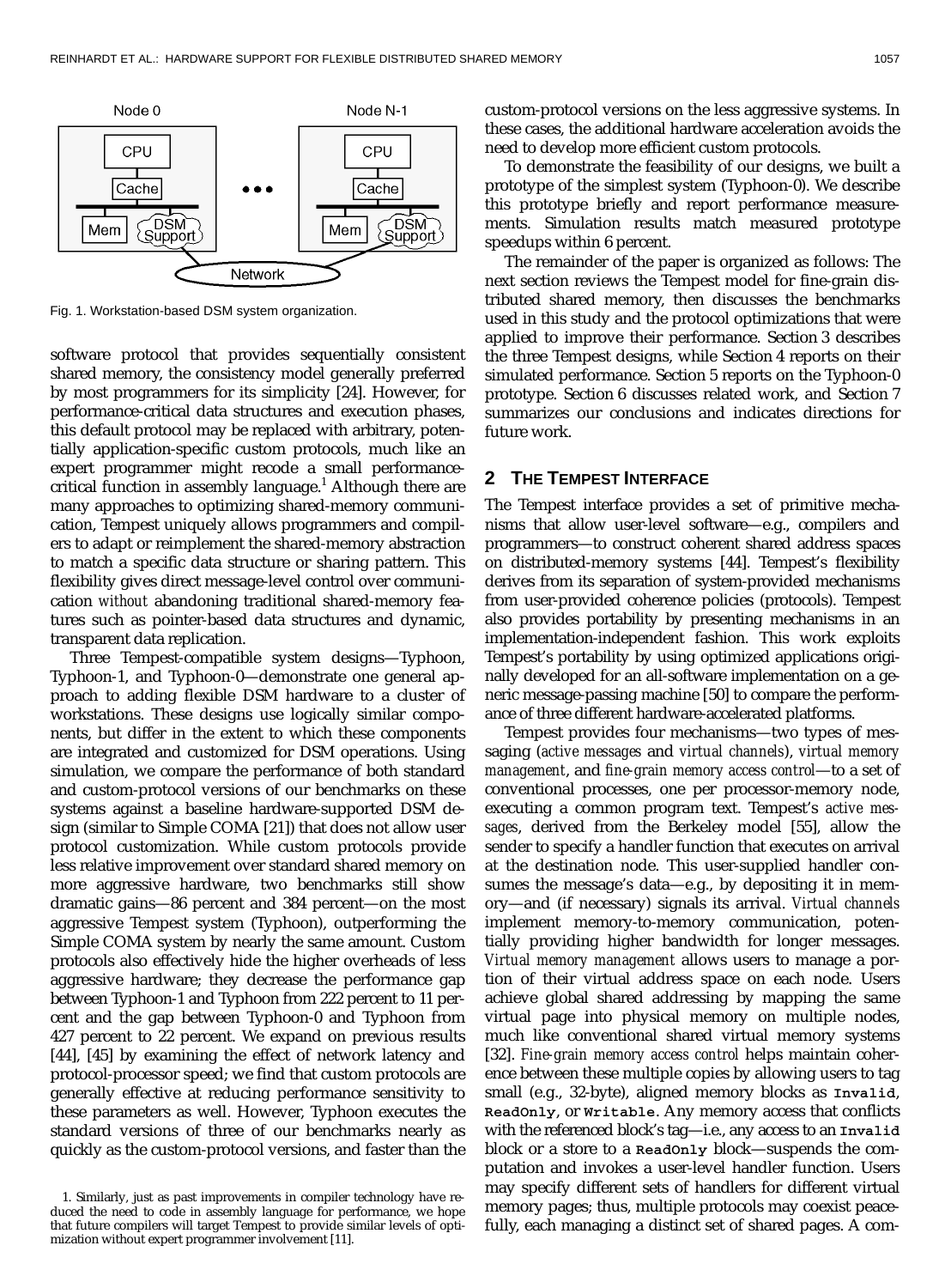plete specification of Tempest is available in a technical report [40].

# **2.1 Standard Shared Memory Using Tempest**

Tempest's mechanisms are sufficient to develop protocol software that transparently supports standard sharedmemory applications. *Stache*, the default Tempest protocol included with the standard Tempest run-time library, is an example of such a protocol. The Stache library includes a memory allocation function, a page fault handler, and a set of access fault and active message handlers.

The memory allocation function, called directly by the application, allocates shared pages in the user-managed portion of the virtual address space. Stache assigns each page to a home node, which provides physical memory for the page's primary copy and manages coherence for the page's blocks. Processors on the home node access the primary copy directly via the global virtual address. Applications can specify a page's home node explicitly or use a round-robin or first-touch policy. For benchmarks that have an explicit serial initialization phase, the first-touch policy migrates the page to the node that first references it during the parallel phase [33].

Nonhome nodes allocate memory for shared pages on demand via the page fault handler. Initially, these pages contain no valid data, so all their blocks are tagged Invalid. A reference to one of these Invalid blocks invokes an access fault handler that sends an active message requesting the block's data to the home node. The message handler on the home node performs any necessary protocol actions, then responds with the data. Finally, the response message's handler on the requesting node writes the data into the stache page, modifies the access tag, and resumes the local computation.

The Stache handlers maintain a sequentially consistent shared-memory model using a single-writer invalidationbased full-map protocol. A compile-time parameter sets the coherence granularity, which can be any power-of-two multiple of the target platform's access control block size. In practice, we maintain several precompiled versions of the Stache library supporting a range of block sizes.

# **2.2 Optimizing Communication Using Tempest**

The Stache protocol effectively supports applications written to a standard, sequentially consistent shared-memory programming model. However, the real power of Tempest lies in the opportunity to optimize performance using customized coherence protocols tailored to specific data structures and specific phases within an application. Tempest also aids the optimization process itself by enabling extended coherence protocols that collect profiling information [34], [57]. This information drives high-level tools that help programmers identify and understand performance bottlenecks that may benefit from custom protocols. Unlike systems that provide relaxed memory consistency models [1], [18], the effects of these custom protocols are limited to programmer-specified memory regions and execution phases; the remainder of the program sees a conventional sequentially consistent shared memory.

At its simplest, Tempest's flexibility lets users select from a menu of available shared-memory protocols, as in Munin [10]. Programmers or compilers can further optimize performance by developing custom, application-specific protocols that optimize coherence traffic based on knowledge of an application's synchronization and sharing patterns. For example, a programmer might exploit a producerconsumer pattern in some inner loop, employing a protocol that batches the producer's updates into highly efficient bulk messages. Such protocols can often use applicationspecific knowledge to identify updated values without runtime overhead. This optimization does not change the shared-memory view of the data, but only the manner in which the producer and consumer copies are kept coherent. Thus, custom protocols typically do not require nontrivial modification of the original shared-memory source code. The custom protocols themselves currently require significant development effort; however, we seek to remedy this situation through software reuse, high-level tools for protocol development [12], and automatic compiler application of optimized protocols [11].

Although Tempest custom protocols use message passing to communicate between nodes, they directly support the higher-level shared-memory abstraction. In contrast, other systems that seek to integrate message passing and shared memory treat user-level message passing as a complementary alternative to—rather than a fundamental building block for—shared-memory communication [22], [27], [56]. To optimize communication in these systems, critical portions of the program must be rewritten in a message-passing style. Of course, if desired, Tempest programmers can also dispense with shared memory and use messages directly—for example, to implement synchronization primitives.

This section briefly describes the Tempest optimizations applied to six scientific benchmarks—Appbt, Barnes, DSMC, EM3D, moldyn, and unstructured—both to indicate typical optimizations and to provide background for following sections where these benchmarks are used to evaluate system designs. In each case, the programmer started with an optimized, standard shared-memory parallel program and further improved its communication behavior by developing custom protocols for critical data structures. Again, although these changes were performed manually at the lowest level, we expect future development tools to aid or automate this process. The original papers reporting on these optimizations (Falsafi et al. [16] for Appbt, Barnes, and EM3D, and Mukherjee et al. [37] for DSMC, moldyn, and unstructured) detail the applications and the evolutionary optimization process.

*Appbt* is a computational fluid dynamics code from the NAS Parallel Benchmarks [4], parallelized by Burger and Mehta [9]. Each processor works on a subcube of a threedimensional matrix, sharing values along the subcube faces with its neighbors. In the original version, processors spin on counters to determine when each column of a neighbor's face is available, then fetch the data via demand misses. The Tempest-optimized version combines the communication and synchronization for each column into a single producer-initiated message. Approximately 100 lines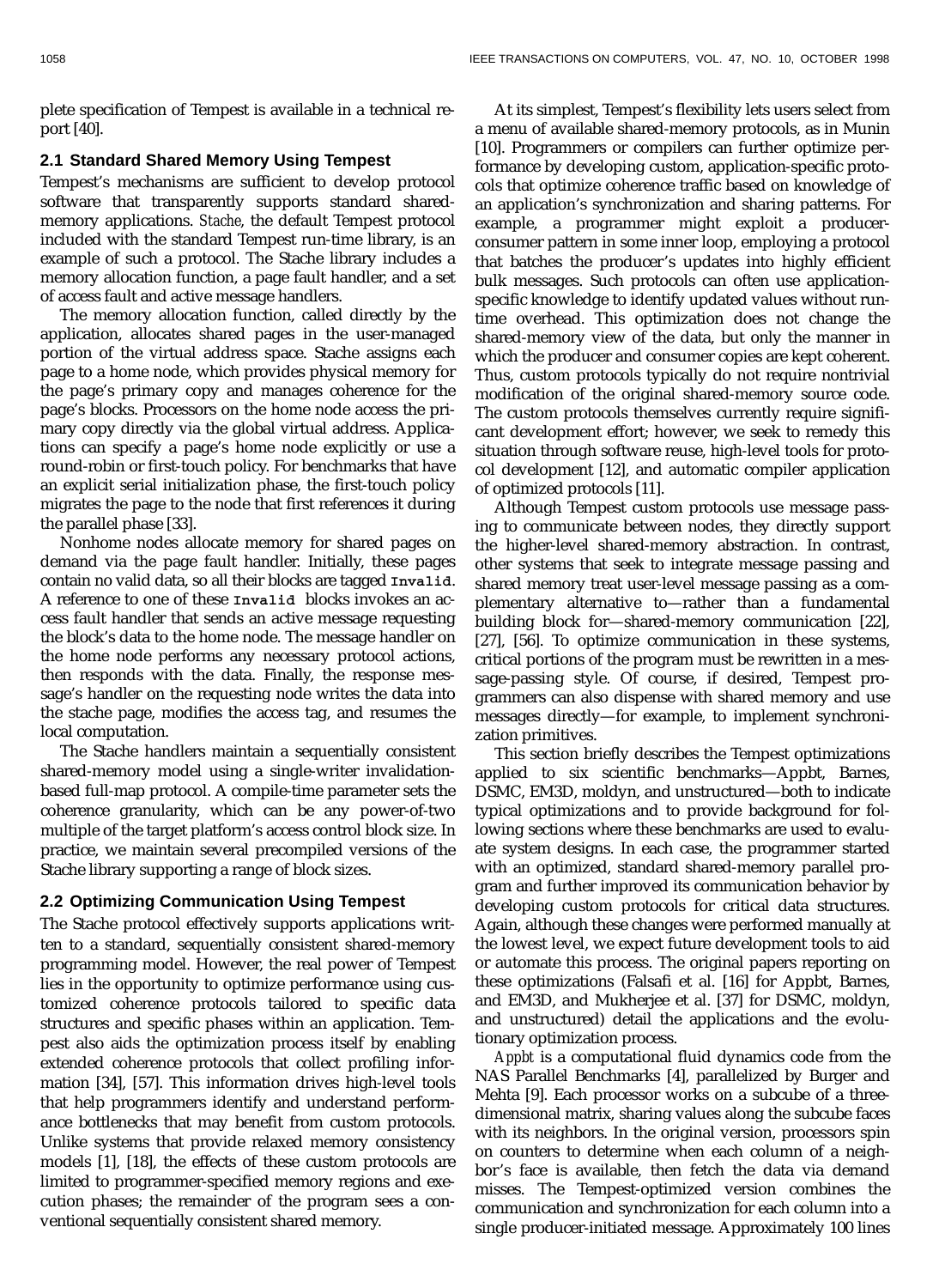of code were added or modified, a small fraction of the roughly 7,000 lines in the original program. Most changes were repetitive replacements of synchronization statements. The custom protocol itself required about 750 lines of C.

*Barnes*, from the SPLASH benchmark suite [51], simulates the evolution of an N-body gravitational system in discrete time steps. The primary data structure is an oct-tree whose interior nodes represent regions of threedimensional space; the leaves are the bodies located in the region represented by their parent node. Computation alternates between two phases: rebuilding the tree to reflect new body positions and traversing the tree to calculate the forces on each body and update its position. The standard shared-memory version we use incorporates several optimizations not in the original SPLASH code [16]. The Tempest-optimized version splits the body structure into three parts and applies a different protocol to each: read-only fields (e.g., the body's mass) use the default protocol, fields accessed only by the current owner use a custom migratory protocol, and the read-write position field uses a custom update protocol. Because the sharing pattern is dynamic, the updates are performed indirectly through the home node. Because the body data structure is split into multiple structures, source changes for Barnes were more widespread than for the other applications, making it difficult to quantify their scope.

*DSMC* simulates colliding gas particles in a threedimensional space. Each processor is responsible for the particles within a fixed region of space. When a particle moves between regions, the source processor writes the particle's data into a buffer associated with the destination processor. Because the original version of the program performs well, we applied only one simple Tempest optimization: Processors write particles into the destination processor's buffer using explicit messages instead of sharedmemory writes. In addition to eliminating coherence overhead for the buffers, the atomic message handlers allow nodes to issue their writes concurrently without barriers or locking. This optimization modified only two lines in the original program. The remote-write protocol requires approximately 150 lines of code.

*EM3D* models electromagnetic wave propagation through three-dimensional objects by iteratively updating the values at each node of a graph as a function of its neighbors' values [13]. Each processor owns a contiguous subset of the graph nodes and updates only the nodes it owns. Where a graph edge connects nodes owned by different processors, each processor must fetch new values for the nonlocal nodes on every iteration. The standard shared memory version amortizes this overhead by placing multiple values in a cache block. This optimization modifies the graph node data structure, replacing the embedded value with a pointer into a packed value array. The Tempest version uses a custom deferred update protocol: Each node sends all of the updated values required by a particular consumer in a single message over a virtual channel. The set of updates is static, but input dependent; the protocol determines the communication pattern by running a modified version of the Stache protocol in the first iteration. Graph nodes are fetched on demand, but the protocol records the addresses and processors involved. The second and subsequent iterations use the optimized protocol. Interfacing this custom protocol to the original program changed five lines of code. The custom protocol itself comprises over 1,000 lines of C. However, this value overstates the protocol's complexity somewhat; this code represents one of the earliest custom protocols and was written without the aid of experience or protocol development tools.

*Moldyn* models force interactions between molecules. There are two main computation steps: The first identifies molecule pairs that interact significantly and the second iterates over these pairs to compute forces and update the involved molecules' state. Most of the communication occurs in the second step, where each processor may generate a number of updates for a given molecule. The original version accumulates each processor's updates in a local array, then merges the updates in a synchronous, pipelined reduction phase. The Tempest version takes this optimization to its logical conclusion, using virtual channels to move array sections from node to node. This optimization changes only one line of the original code. The protocol itself involves less than 200 lines of C.

*Unstructured* iterates over a static, input-dependent mesh to calculate forces on a rigid body. The code partitions the mesh nodes across the processors. Unlike EM3D, processors may update, as well as examine, the values of mesh nodes owned by other processors. As in moldyn, the original version accumulates each processor's updates locally, then merges the updates via a separate reduction step. However, this reduction is less efficient than in moldyn because each processor updates a small fraction of the mesh nodes and each update involves only a small amount of computation. The custom protocol sets up virtual channels connecting processors that share edges and sends updates across these channels. Each processor then performs the reduction for its nodes locally. This optimization added five lines in the body of the program. The reduction protocol involves just over 600 lines of C. A second custom protocol, similar to the one used in EM3D, propagates new node values from the owner to the referencing processors. This optimization modified 12 lines in the body of the program. The protocol itself is less than 600 lines of C.

# **2.3 Summary**

By allowing user-level software to manage coherence, Tempest enables aggressive communication optimization within a shared address space. These optimizations typically require very few changes to the body of the application because shared global data structures—for example, the pointer-based graph in EM3D-can be left intact.<sup>2</sup> Unfortunately, the optimizations described here involved significant protocol development effort. We believe that the magnitude of these efforts is due to our lack of experience and the intentionally low level of the Tempest interface, and will be dramatically reduced through software reuse, protocol development tools [12], and compiler support for protocol generation and selection [5], [11], [15]. Nevertheless,

<sup>2.</sup> The leaf structure in Barnes is a notable exception, where the desire to apply different protocols to the structure's fields conflicts with Tempest's page-granularity protocol binding.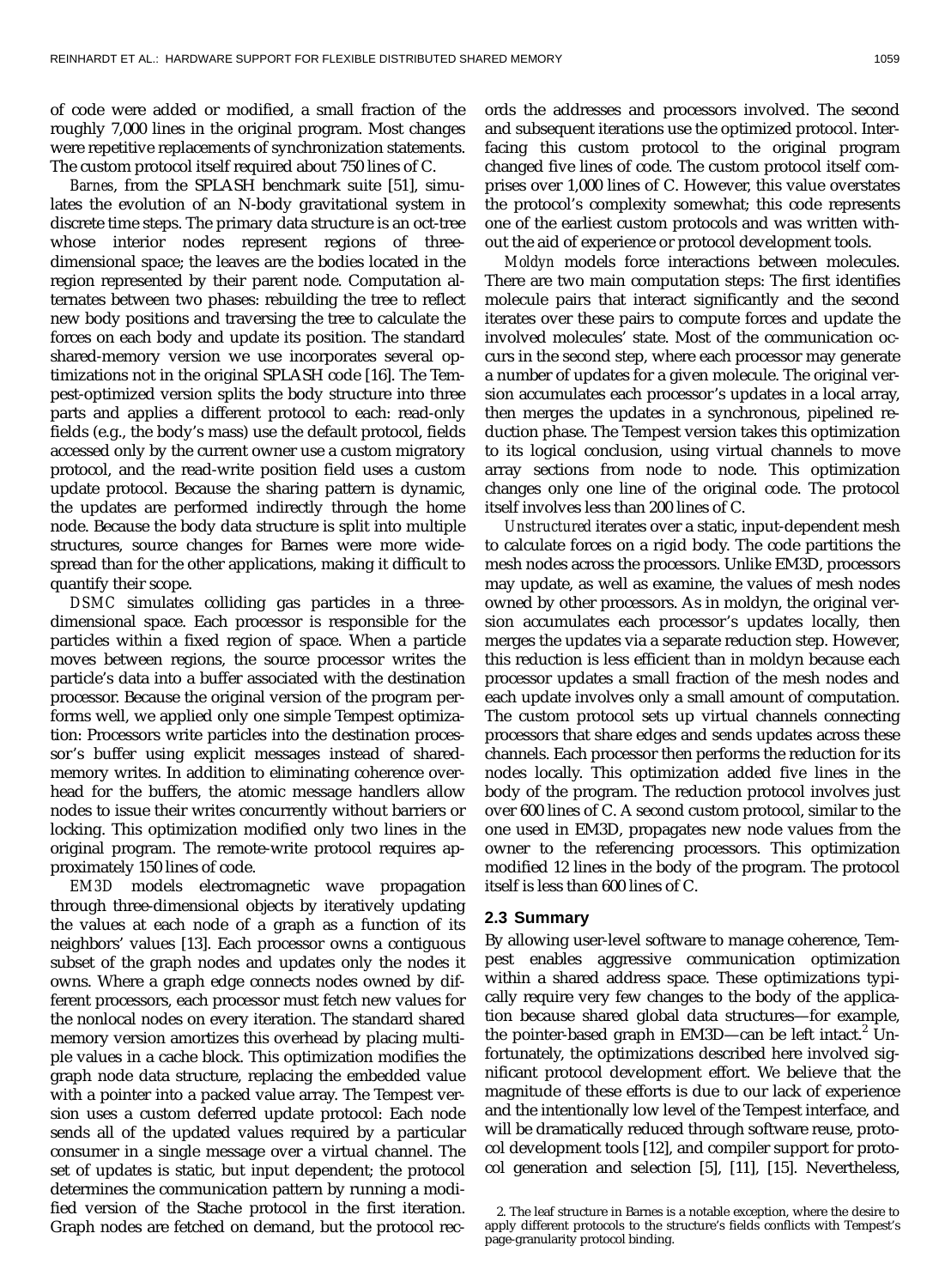because Tempest enables a nearly unlimited spectrum of communication optimizations, it provides a good environment for investigating the interaction of these optimizations with hardware support.

## **3 HARDWARE SUPPORT FOR TEMPEST**

To examine the impact of hardware support on both standard and Tempest-optimized shared-memory applications, we compare the performance of three system designs that add varying levels of hardware acceleration to a cluster of workstations. This section describes these three systems briefly. The following section (Section 4) analyzes the simulated execution of the benchmarks of Section 2.2 on these systems.

The three systems we study—Typhoon, Typhoon-1, and Typhoon-0—share the organization depicted in Fig. 1. The DSM support hardware, represented by the "cloud" in Fig. 1, consists of three components: logic implementing Tempest's fine-grain access control, a network interface, and a processor to execute protocol code (message and access fault handlers). Tempest's virtual memory management is supported by address translation hardware on the main CPU.

All three systems use a custom device at each node to implement some of these components; they differ in the number of components integrated into this device, as depicted by the shaded rectangles in Fig. 2. Components not included in the custom device are implemented using offthe-shelf parts. These different integration strategies represent different trade-offs between performance and hardware design simplicity. Integrating a component into a custom device increases the device's design time and design and manufacturing costs.<sup>3</sup> However, separating components into discrete devices significantly increases the overhead of communicating between them. Typhoon provides the highest performance—at the highest cost—by integrating all three components on a single custom device.<sup>4</sup> Typhoon-1 replaces Typhoon's integrated processor with an off-the-shelf CPU, leaving the network interface and access control logic together in custom hardware. Typhoon-0 achieves the simplest design by splitting all three components across separate devices, two of which—the protocol processor and the network interface—can be purchased off the shelf. A relatively simple access control device is Typhoon-0's only custom component. Typhoon-0's simplicity allowed us to construct a prototype implementation, which we report on in Section 5.

The rest of this section describes the systems more fully. The first subsection covers common features; the following subsections describe Typhoon, Typhoon-1, and Typhoon-0 in turn. Additional details can be found in previous publications [41], [44], [45].



Fig. 2. Component integration diagram.

## **3.1 Common Features**

To focus on the impact of the organizational differences in our designs, we assume similar technology for the three common components—the protocol processor, network interface, and access control logic.

The protocol processor is a general-purpose CPU. For convenience, the protocol processor uses the same instruction set as the primary (computation) processor. User-level protocol software running on the processor communicates directly with the access control logic and network interface via memory-mapped registers.

The network interface is a pair of memory-mapped hardware queues, one in each direction. Sending a message requires writing a header word indicating the destination node and message length, followed by the message data, into the send queue. A message is received by reading words out of the receive queue. A separate signal indicates when a message is waiting at the head of the receive queue. Credit-based flow control prevents deadlock on the hardware queues. To relieve protocol software from dealing with flow control, the run-time library buffers messages in main memory when the network overflows.

Tempest's active messages map directly to the interface: The first word of each message is used for the receive handler's program counter, and the handler reads the remainder of the message from the hardware queue. The messaging library implements Tempest's virtual channels in a straightforward fashion on top of the active message layer.

The access control logic monitors memory accesses by snooping on the memory bus and enforces access control semantics using the signals intended for local bus-based coherence. On every bus transaction caused by a processor cache miss, the device checks its on-board tag store in parallel with the main memory access. If the access conflicts with the tag, the device inhibits the memory controller's response (as if to perform a cache-to-cache transfer) and suspends the access. If the access does not conflict with the tag, the device allows the memory controller to respond. In the case of a read access to a ReadOnly block, the device asserts the "shared" bus signal to force the processor cache to load the block in a nonexclusive state. A subsequent write to the block will cause the processor to initiate an invalidation operation on the bus, which the device can then detect and suspend.

<sup>3.</sup> In sufficient volume, the increase in the custom component's cost may be offset by the system-level reduction in package count and board space.

<sup>4.</sup> Our focus on workstation-based systems precludes integrating components, such as the memory controller, that are already an integral part of the base workstation system.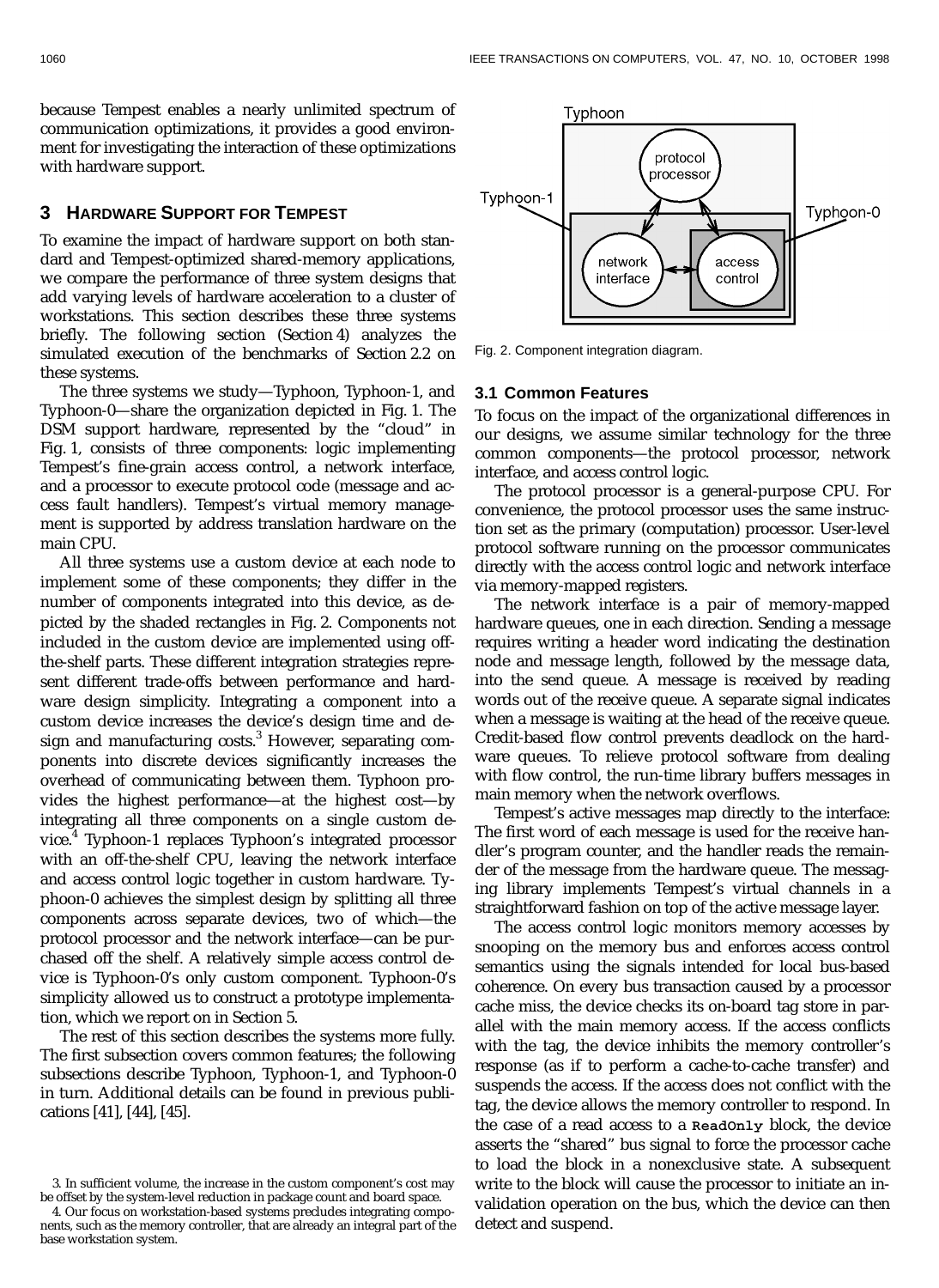

Fig. 3. A Typhoon node [44].

Once a block is loaded into the processor's cache, accesses that hit cannot be snooped; these hits must be guaranteed not to conflict with the access tag. For this reason, tag changes that decrease the accessibility of a block (e.g., from Writable or ReadOnly to Invalid) require a bus transaction to invalidate any copies that may be in the hardware caches. When a block is initially Writable, the bus transaction also retrieves an up-to-date copy, because the data could be modified in a hardware cache.

A *shadow space* [7], [22], [54] allows direct manipulation of access control tags from Tempest's user-level protocol software. A shadow space is a physical address range as large as, and at a fixed offset from, the machine's physical memory address range. Accesses to a shadow-space location are handled by the access control logic and interpreted as operations on the corresponding real memory location. The operating system allows a process to manipulate access control tags for its own data pages by mapping the corresponding shadow space pages into the process's virtual space. These shadow mappings prevent unauthorized accesses and implicitly translate authorized accesses to physical addresses.

## **3.2 Typhoon**

Typhoon [44] combines the network interface, access control logic, and protocol processor on a single device (see Fig. 3). Typhoon's full integration enables two categories of optimizations: those that enhance communication between the processor and other components, and those that take advantage of network interface/access control synergy.

Low-overhead, customized communication paths between the processor and the other components enable efficient invocation and execution of protocol handlers. Event dispatch logic provides memory-mapped registers containing the program counter and arguments for the next handler to be executed, transparently arbitrating between access fault and message handlers. If no events are pending, the dispatch register defers responding to reads, stalling the processor until an event occurs. While a handler executes, it enjoys single-cycle access to access control and network interface registers.

The access control logic combines tag enforcement and fault dispatch using a *reverse translation lookaside buffer* (RTLB). The RTLB caches per-page entries indexed by physical page number. Each entry contains the page's access tags, fault handler addresses, protocol data pointer, and the corresponding virtual page number. Each bus transaction is checked against the tags stored in the RTLB. On an access fault, the RTLB latches the appropriate handler address, the data pointer, and the virtual address of the faulting access. The RTLB derives its name from the "reverse" translation of physical bus addresses to the virtual addresses required by the user-level access fault handlers.

Integration of the network interface and access control logic allows efficient implementation of some common DSM operations. For example, in a single-writer protocol, a writing node must atomically give up write access and send the modified data to the next reader or writer. In this case, the Typhoon device issues a single read-for-ownership bus transaction that both invalidates cached copies (as required to downgrade the access tag) and fetches the current copy into the network send queue. Typhoon also accelerates receive operations using the *block buffer* (BB in Fig. 3). The block buffer has address tags, like a cache, and participates in the local bus coherence protocol. When receiving data for a previously Invalid block, the block buffer stores the arriving data, sets the address tag to match the destination block's address, and sets the local protocol state to indicate exclusive ownership. (Note that the block buffer cannot safely assert ownership without the assurance that no other local cached copies exist, which comes from its knowledge that the block was previously tagged Invalid.) Until the block buffer replaces the data, it will satisfy subsequent requests for the block (possibly including the retry of the faulting access that initiated the block fetch) as cache-tocache transfers without writing the data to main memory. The *block transfer unit* manages these combined block operations, which are invoked via writes to the shadow space.

## **3.3 Typhoon-1: Off-the-Shelf Protocol Processor**

Typhoon-1 simplifies the Typhoon design by replacing Typhoon's integrated protocol processor with a generalpurpose off-the-shelf CPU. This section discusses our motivation and methods for this separation of components. Because Typhoon-0 also uses an off-the-shelf protocol processor, the contents of this section apply to that design as well (unless stated otherwise).

In addition to reducing the custom device's design complexity and manufacturing cost, using a general-purpose CPU for protocol processing has two advantages. First, because the integrated processor will face die size constraints and incur design delay due to component integration and testing, an off-the-shelf processor will almost certainly have higher raw performance. (However, the integrated processor's effective performance can be increased by optimizing the microarchitecture for protocol handling, as in FLASH [28].) Section 4.4 investigates the performance impact of a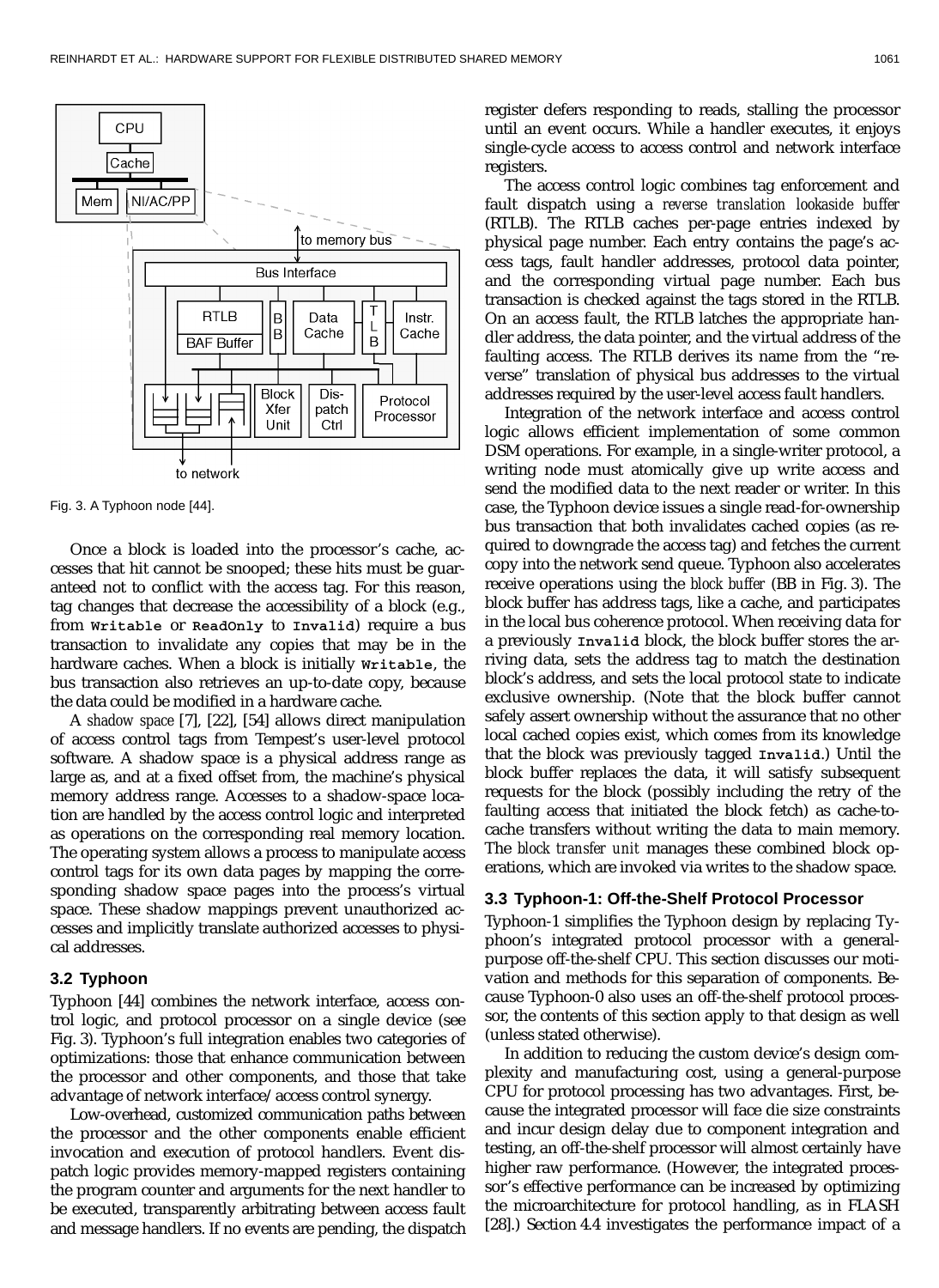slower integrated processor. Second, a general-purpose protocol processor may be used for the application's primary computation when there are no protocol events to handle. Similarly, any processor on a symmetric multiprocessor node may serve as the protocol processor. Falsafi and Wood [17] show that dynamically scheduling protocol processing tasks across all available processors is often more efficient than dedicating a protocol processor. Both Typhoon-1 and Typhoon-0 are capable of supporting this dynamic model. However, we assume a dedicated protocol processor in this study to provide a more direct performance comparison with Typhoon.

Of course, the primary drawback to a separate, off-theshelf protocol processor is the increased overhead of communicating with the network interface and access control logic. Accesses to these other components must cross the memory bus, which is both much slower than an on-chip interconnect and subject to contention. This change in connectivity relative to Typhoon led to two changes in the interface between the processor and the other components.

First, we use a novel *cacheable control register* technique to accelerate dispatch of event handlers. A cacheable control register is a device register accessed using the local bus cache coherence protocol. When the register is read, the device responds with a cache block of data. Whenever the contents of the register change, the device issues a bus transaction to invalidate the cached copy. Both Typhoon-1 and Typhoon-0 use a cacheable control register called the *dispatch register* to transfer event information to the protocol processor. Because the dispatch register is a full cache block, it supplies both event notification and all available event parameters (e.g., the address of a block access fault) in a single bus transaction. Because the dispatch register's contents are stored in the protocol processor's cache until invalidated by the device, the processor can poll continuously while consuming bus bandwidth only when an event occurs.

Second, because the overhead of sending an event notification across the memory bus dominates handler invocation latency, we streamline the access control logic—shifting some access fault processing to software—without incurring a significant performance penalty. Specifically, the access control hardware maintains only the two-bit access tags for all of physical memory in an on-board SRAM array. One megabyte of SRAM is sufficient to tag 128 Mbytes of physical memory at a 32-byte granularity. A softwaremanaged inverted page table in main memory stores the other per-page information found in each Typhoon RTLB entry: the virtual page number, fault handler addresses, and protocol data pointer. On a block access fault, software obtains the physical page number from the hardware, indexes the inverted page table, determines the handler address, and forms the arguments. Because all fault information is transferred by the cacheable dispatch register in a single bus operation, and because the hardware formats this data to eliminate software shifting and masking, only eight instructions are needed from the detection of a block access fault to the invocation of the appropriate Tempest user handler. Assuming cache hits, these eight instructions require 10 cycles on the Ross HyperSPARC.



Fig. 4. A Typhoon-1 node.

In all other respects—other than the performance of interchip communication—the combination of Typhoon-1's protocol processor and custom device, shown in Fig. 4, behave as the integrated Typhoon device. As in Typhoon, Typhoon-1 leverages access control/network interface integration, in cooperation with the block transfer unit and block buffer, to support combined block transfer and access tag change operations.

## **3.4 Typhoon-0: Off-the-Shelf Network Interface**

Typhoon-0 further simplifies Typhoon-1's custom hardware device by replacing the integrated network interface with a separate, off-the-shelf network adapter, as shown in Fig. 5. Just as Typhoon-1 leverages high-performance generalpurpose CPUs, the Typhoon-0 design also capitalizes on emerging low-latency commercial networks, such as Myricom's Myrinet [8] and DEC's Memory Channel [19]. The custom device contains only fine-grain access control logic. Section 5 describes an FPGA-based prototype of Typhoon-0 that demonstrates the feasibility and relative simplicity of this design.

Of course, the lack of network interface/access control integration increases Typhoon-0's overheads relative to Typhoon and Typhoon-1. These increases occur primarily in the areas of handler dispatch and combined block transfer/access tag change operations.

Although the custom device's dispatch register provides all the information required to invoke an access fault handler, it cannot do the same for message handlers. To limit the protocol processor's polling check to a single cacheable location, a dispatch register status bit reflects the state of the network interface's message arrival interrupt line, as shown in Fig. 5. Unlike Typhoon and Typhoon-1, however, the processor must access the NI explicitly to fetch the message handler's program counter.

The combined block transfer and access tag change operations—handled by the block transfer unit and block buffer in Typhoon and Typhoon-1—require software sequencing in Typhoon-0. These operations must be performed carefully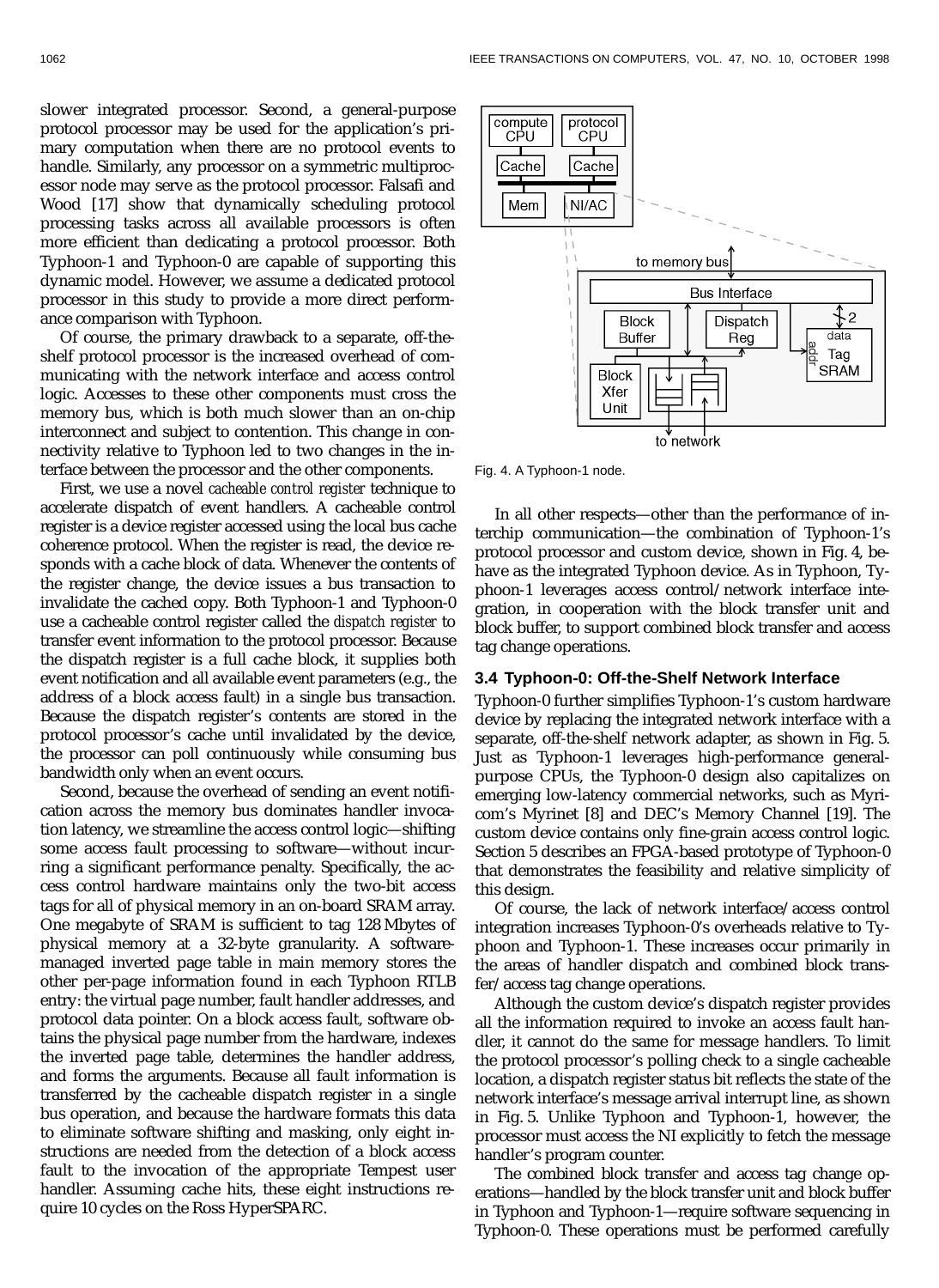

Fig. 5. A Typhoon-0 node.

(and awkwardly) to avoid race conditions that lead to lost writes or undetected accesses to invalid data. For example, to revoke write access on a block and send the modified data, the processor first initiates the tag change via a write to the access control device's shadow space. The device performs a read-invalidate bus transaction to invalidate cached copies and fetch the current version, which is copied into the device's block buffer.<sup>5</sup> The processor then synchronizes with the device, using an uncached load, to guarantee that the transaction has completed. Finally, the processor copies the contents of the block buffer to the network interface. Similarly, when receiving data for a previously Invalid block, the processor first writes the data to memory via an uncached alias which bypasses the tag check, then changes the access tag.

# **4 PERFORMANCE EVALUATION**

This section compares the performance of these three designs via simulation. We first describe the simulation parameters and methodology. Section 4.1 presents results for a simple microbenchmark and a set of application macrobenchmarks. Section 4.3 examines the impact of network latency on application performance, and Section 4.4 examines the impact of integrating a lower-performance protocol processor in Typhoon.

The nodes of the simulated systems are based on the technology used for the Typhoon-0 prototype. Nodes are based on the Sun SPARCStation 20. Processors are modeled after the dual-issue Ross HyperSPARC [46] clocked at 200 MHz with a 1 Mbyte direct-mapped data cache. The instruction cache is not modeled; all instruction references are treated as hits.

A 50 MHz MBus connects the processor(s), memory, access control, and network interface devices within each node. The MBus is a 64-bit, multiplexed address/data bus that maintains coherence on 32-byte blocks using a MOESI

5. Typhoon-0's block buffer holds only data fetched by these readinvalidate transactions, so it does not have address tags as in Typhoon and Typhoon-1. Typhoon-0's block buffer is implemented as a cacheable register, so the processor can read the entire contents in a single bus transaction.

protocol [52]. On a cache miss, main memory returns the critical doubleword 140 ns (seven bus cycles or 28 CPU cycles) after the bus request is issued, with the remaining doublewords following in consecutive cycles. Miss detection, processor/bus clock synchronization, and bus arbitration add 11-14 CPU cycles to the total miss latency. The simulation accounts fully for occupancy, contention, and arbitration delays; the model is sufficiently detailed and accurate that the same simulator was used for initial functional design of the Typhoon-0 prototype's access control device.

On a block access fault, the access control logic inhibits the memory controller and gives the requesting processor an MBus *relinquish and retry* response, forcing the processor to rearbitrate for the bus. The access control device masks the arbiter to keep the processor off the bus until the access can be completed [31]. Although this technique cannot be implemented on an unmodified SPARCstation 20, its performance is representative of more recent systems which support deferred responses, either explicitly (like the Intel P6 [20]) or using a split-transaction bus.

Timing parameters for the Typhoon-0 and Typhoon-1 access control devices are taken from the FPGA-based Typhoon-0 prototype implementation described in Section 5. To equalize the comparison with Typhoon-0 and Typhoon-1, which store all the access tags on the access control device, the Typhoon RTLB is assumed to be large enough to map all the active shared pages on each node. Because simulation limits the size of the data sets, it is unlikely that replacement overheads due to a finite RTLB would affect the results significantly.

The network interface queues transfer up to 64 bits per cycle, at the bus clock rate in Typhoon-1 and Typhoon-0 and at the protocol processor clock rate in Typhoon. Each node may have at most four messages outstanding to each other node. The simulated Typhoon-0's network interface is modeled after the CM-5 NI, with a message arrival signal that feeds the access control device's dispatch register.

Network contention is modeled at the interfaces, but not internally. As a result, the network wire latency, measured from the transmission of the tail from the sending network interface to the arrival of the head at the receiving interface, is constant. To emphasize the performance impact of DSM support, the default latency is a fairly aggressive 0.5 µs (100 processor cycles). Although current off-the-shelf networks are typically slower, the last few years have seen rapid performance advances in commercial system-area networks [8], [19]. We believe that networks with this level of performance will be available in the near future. Section 4.3 examines the overall performance impact of higherlatency networks.

The simulated network supports barrier synchronization in hardware, as in the CM-5. The latency from the last arrival to notification matches the one-way network latency. The benchmarks do not perform a significant amount of barrier synchronization, so the absence of this feature would not noticeably affect the results.

To quantify the performance impact of software protocols, we include a fourth system—an idealized implementation resembling Simple COMA [21]—as a baseline. This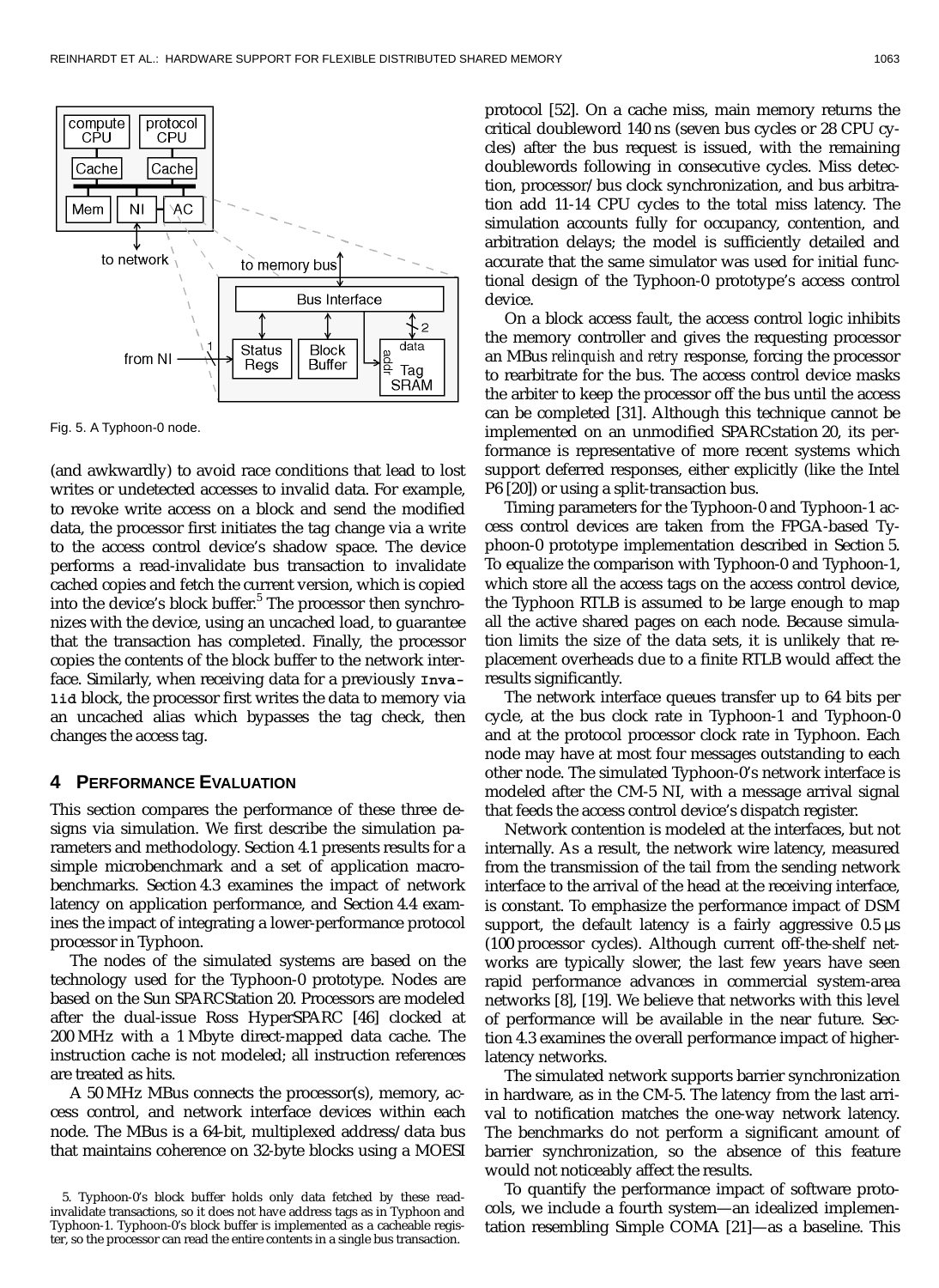system is similar to Typhoon, but replaces the protocol processor with an idealized hardware implementation of Stache. This idealized protocol engine processes each access fault or message event with zero overhead, including manipulation of protocol state and the injection of an arbitrary number of messages. Events are processed at a maximum rate of 200 MHz. Messages observe latency due to network transport, potential queueing at the controller, and fetching data over the MBus. Due to the structure of the simulator, messages observe an additional cycle of pipelined latency between arrival and processing.

To obtain results, application codes are compiled and linked with portable software protocols (written in C using the Tempest interface) and platform-specific Tempest runtime software, exactly as they would be for an actual implementation. A rewriting tool (based on EEL [29]) processes the resulting SPARC binaries, replacing memory accesses with calls to the simulator and adding instrumentation to count instruction execution cycles. Direct execution of the modified binaries drives the detailed discrete-event simulator. To enable larger systems and data sets, the system nodes are simulated in parallel on a Thinking Machines CM-5 using the Wisconsin Wind Tunnel II [43], [36].

## **4.1 Microbenchmark**

To gain insight into the overheads of these systems, we trace a simple remote read miss and break down the latency into its components. When the miss occurs, a cache page is already allocated on the caching node and the block is idle (unshared) at the home node. On the caching node, the miss access invokes a block access fault handler—part of the hardware state machine on Simple COMA, or software on the Typhoon systems—which sends a request to the home node. At the home, the message handler downgrades the block from Writable to ReadOnly and sends a copy to the requester. Back at the caching node, the response message handler writes the data to memory, changes the block's tag to ReadOnly, and signals the compute processor to retry the access.

The results are presented in Table 1. The home node latency includes two bus cycles (eight processor cycles) to request and acquire the bus and 10 bus cycles (40 processor cycles) to fetch the block. (Block data is not pipelined into the network.) On the caching node, the final step ("fetch data, resume") includes seven bus cycles (28 processor cycles) to fetch the critical word and three processor cycles to forward the data to the CPU and complete the load. The idealized Simple COMA system requires one additional cycle per message, for a total of 301 processor cycles, or about 1.5 µs. For comparison, the Stanford FLASH designers report remote read miss latencies of 1.11 and 1.45 µs, depending on whether the data is dirty in the remote processor's cache [23].<sup>6</sup> Because these fundamental latencies dominate, Typhoon takes only 33 percent longer to satisfy the miss despite the cost of running software handlers. The less integrated designs do not fare as well in this comparison. Going from Typhoon to Typhoon-1, the miss latency roughly doubles; going to Typhoon-0, it nearly doubles

6. Because the systems described here always fetch data over the coherent memory bus, latencies are independent of the data's hardware cache status.

TABLE 1 REMOTE MISS LATENCY BREAKDOWN FOR SIMULATED SYSTEMS

|              |                                                | Latency (200 MHz cycles) |       |               |         |
|--------------|------------------------------------------------|--------------------------|-------|---------------|---------|
|              | <b>Step</b>                                    | SC                       | Typh. | $T$ yph. $-1$ | Typh.-0 |
| Caching node | detect HW cache miss,<br>issue bus transaction | 10                       | 10    | 10            | 10      |
|              | detect access fault,<br>dispatch handler       | 0                        | 6     | 101           | 101     |
|              | get fault state                                | 0                        | 16    | 18            | 18      |
|              | send msg                                       | 0                        | 13    | 45            | 45      |
|              | request msg latency                            | 100                      | 100   | 100           | 100     |
| Home node    | dispatch msg handler                           | 1                        | 6     | 78            | 159     |
|              | read msg                                       | 0                        | 3     | 7             | 40      |
|              | directory lookup, branch                       | 0                        | 20    | 20            | 20      |
|              | send msg header                                | 0                        | 17    | 38            | 52      |
|              | fetch data from memory,<br>change tag, send    | 48                       | 48    | 122           | 293     |
|              | response msg latency                           | 100                      | 100   | 100           | 100     |
| Caching node | dispatch msg handler                           | 1                        | 6     | 78            | 159     |
|              | read msg header                                | $\Omega$                 | 3     | 7             | 40      |
|              | read msg data, change tag                      | 0                        | 12    | 20            | 261     |
|              | unmask CPU,<br>reissue bus transaction         | 10                       | 10    | 32            | 32      |
|              | fetch data, resume                             | 31                       | 31    | 31            | 31      |
| Totals       | 200 MHz CPU cycles                             | 301                      | 401   | 807           | 1461    |
|              | 50 MHz bus cycles                              | 76                       | 101   | 202           | 366     |
|              | microseconds                                   | 1.5                      | 2.0   | 4.0           | 7.3     |
|              | bus transactions                               | 3                        | 3     | 16            | 36      |

again. As expected, this correlates with a large increase in the number of bus transactions needed to satisfy the miss.

#### **4.2 Macrobenchmarks**

To determine how these overheads translate into application performance, we simulated the six shared-memory applications described in Section 2.2. All benchmarks are written in C and were compiled with gcc version 2.6.3 at optimization level -O2. Table 2 summarizes the applications and indicates the data sets used. All of the benchmarks except EM3D use the first-touch migrate-once scheme described in Section 2.1. EM3D explicitly allocates the graph so that writes are always to local pages. Although we simulated full applications, we report results for only the second and following computation iterations to focus on the portion of execution where a production version will spend most of its time. For most of the applications, iteration times are very regular, so meaningful results require only a few iterations. There are two exceptions. Moldyn rebuilds the molecule interaction list occasionally, resulting in an iteration that is an order of magnitude longer than the others; we simulate far enough to include the first of these rebuilds. DSMC simulates gas particles in a region with an incoming flow, so initially the number of particles increases with each iteration. It is impractical to simulate far enough to reach steady state; we arbitrarily chose to run for 400 iterations. As the number of particles increases, the speedup also increases, but very slowly; we do not expect results for a longer run to be qualitatively different.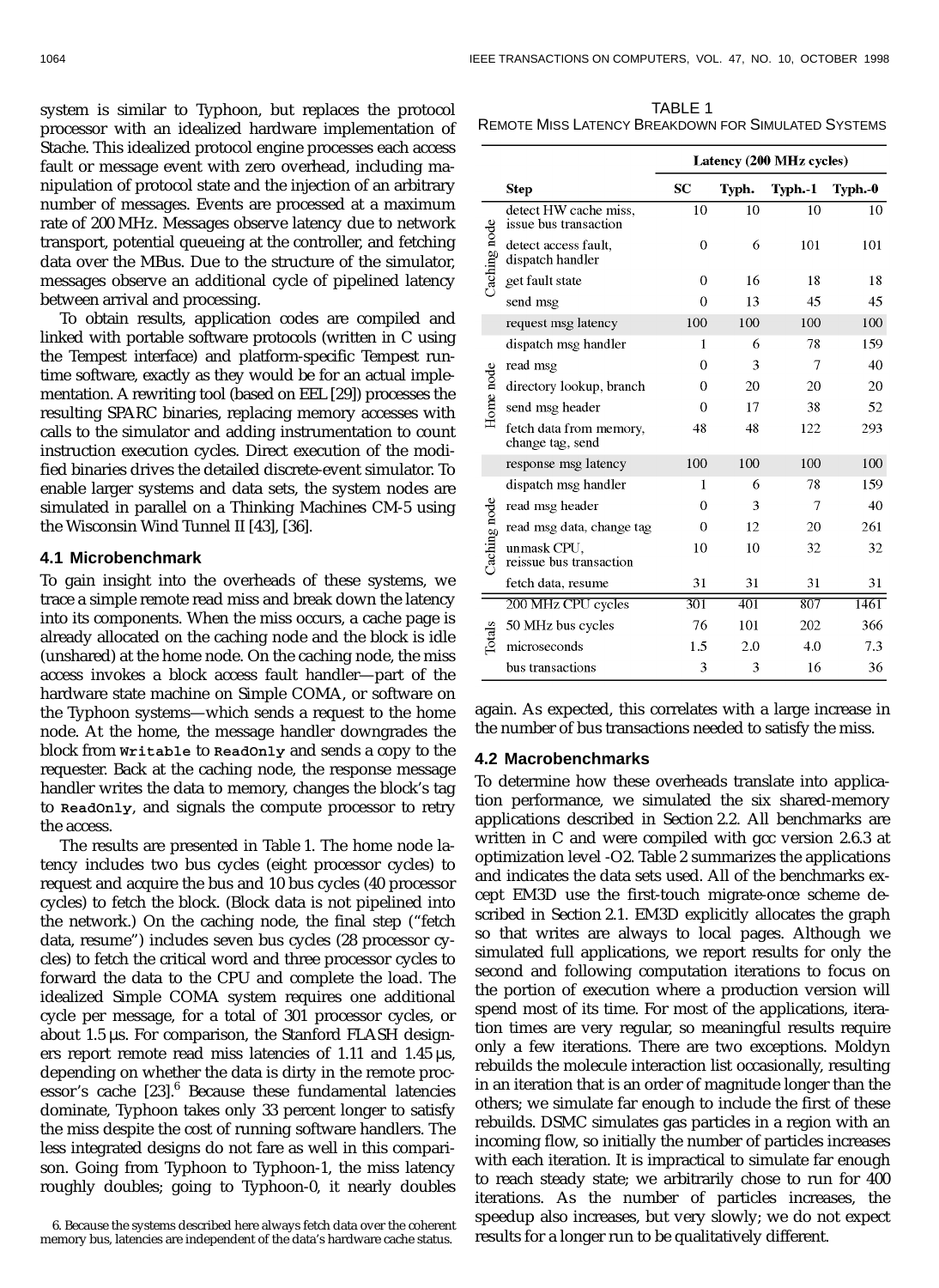TABLE 2 BENCHMARK APPLICATIONS AND DATA SETS

| Bench-<br>mark        | domain                              | Application Primary data<br>structure(s) | Data set                                                                             |
|-----------------------|-------------------------------------|------------------------------------------|--------------------------------------------------------------------------------------|
| appbt                 | CFD                                 | 3D array                                 | $32x32x32$ array, 5 iterations                                                       |
| Barnes                | hierarchical<br>N-body              | oct-tree                                 | 16,384 bodies, dtime=0.025,<br>$tstop=0.075$ (4 iterations)                          |
| <b>DSMC</b>           | Monte Carlo<br>particle-in-<br>cell | cell array.<br>particle list             | 48,000 particles in 9720 cells,<br>increasing to 72,000 particles.<br>400 iterations |
| EM3D                  | electro-<br>magnetics               | graph                                    | static bipartite 192,000 nodes, degree 5,<br>5% remote edges,<br>20 iterations       |
| moldyn                | molecular<br>dynamics               | molecule list.                           | 8788 particles, 30 iterations,<br>interaction list interaction list rebuilt once     |
| unstruc- CFD<br>tured |                                     | static mesh                              | 9428 nodes, 59863 edges,<br>5864 faces, 5 iterations                                 |

Fig. 6 shows speedups for 32-node systems relative to our best sequential version on one node of the parallel system. (In this and following figures, SC stands for Simple COMA, T for Typhoon, T1 for Typhoon-1, and T0 for Typhoon-0.) We focus first on the shorter, darkly shaded bars in Fig. 6, which indicate the speedups for standard shared memory using 64-byte coherence blocks. All the benchmarks achieve speedups of 19 or better on the Simple COMA system, with the exception of unstructured at under five. (Appbt and EM3D enjoy potentially large absolute speedups because 36 percent and 87 percent of their uniprocessor executions, respectively, are spent waiting on cache and TLB misses.) Fig. 7a presents the benchmark execution times normalized to the Simple COMA system, breaking out the time spent by the main processor on computation and on read, write, TLB, and synchronization stalls. Two of the benchmarks—EM3D and unstructured have poor processor efficiency, spending less than a third of the time computing even on the Simple COMA system. Unstructured fails to produce much speedup for any platform. EM3D achieves speedups only because its large (20 MB) data set thrashes the uniprocessor's cache and TLB, but fits in the caches and TLBs of the parallel systems.

We make two observations from the data in Fig. 7. First, Typhoon's performance—which is at most 25 percent less than the idealized Simple COMA's, and is under 10 percent less for the four benchmarks with higher efficiencies demonstrates that integrated hardware support can provide both flexible user-level software protocol processing and high performance. Second, although the higher overheads of Typhoon-1 and Typhoon-0 lead to significant increases in stall time, the impact on overall performance varies widely. On DSMC, for example, moving from Typhoon to Typhoon-0 increases stall time by 81 percent, but decreases performance by only 28 percent. On the low-efficiency benchmarks—EM3D and unstructured—the simpler designs show their weakness, turning in performance two to five times slower than the integrated systems.

Changing the coherence block size on the Tempest systems is as simple as linking with a different version of the Stache protocol library. The lighter shaded bars in Fig. 6 show the speedups obtained by choosing the best coher-



Fig. 6. Application speedups on 32-node system.

ence block size for each application between 32 and 512 bytes. Only EM3D gains significantly from this optimization. The Tempest systems also support multiple datastructure-dependent block sizes within a single application, which have been shown to improve speedups further [48]. Although the original Simple COMA proposal uses a fixed block size [21], we report the effect of choosing the best perapplication block size for that platform as well.

Next, we turn to the Tempest-optimized versions described in Section 2.2, whose speedups are indicated by the hatched bars in Fig. 6. Although these application-specific protocols were written and optimized for a very different software-only Tempest platform—Blizzard-E [50] on the CM-5—they still provide some improvement over standard shared memory on our hardware-accelerated systems. (The lone exception is moldyn on Typhoon, where the custom protocol is 1 percent slower than the standard version using the best block size, although it is 3 percent faster than the standard version using 64-byte blocks.) Two show dramatic improvement even on Typhoon—86 percent for EM3D and 384 percent for unstructured—causing them to outperform the Simple COMA system by nearly the same margins as well. (The large absolute speedup for EM3D is due to the memory system effects mentioned above.) On Typhoon-1 and Typhoon-0, the higher overheads leave more room for improvement, so the more efficient protocols have a greater impact, increasing performance by on Typhoon-1 and on Typhoon-0. However, Typhoon executes the standard versions of three of our benchmarks nearly as quickly as the customprotocol versions, and faster than the custom-protocol versions on the less aggressive systems. In these cases, the additional hardware acceleration avoids the need to develop more efficient custom protocols. Nevertheless, these results indicate significant potential for custom protocols.

Fig. 7b breaks down the execution times for the Tempestoptimized applications. Because time that the main processor spends doing explicit message passing is counted as computation, most of the application-specific protocols increase the amount of computation over the original version; computation time varies on the different platforms due to varying message-passing overheads. Reductions in the stall times compensate for these increases. Unstructured is an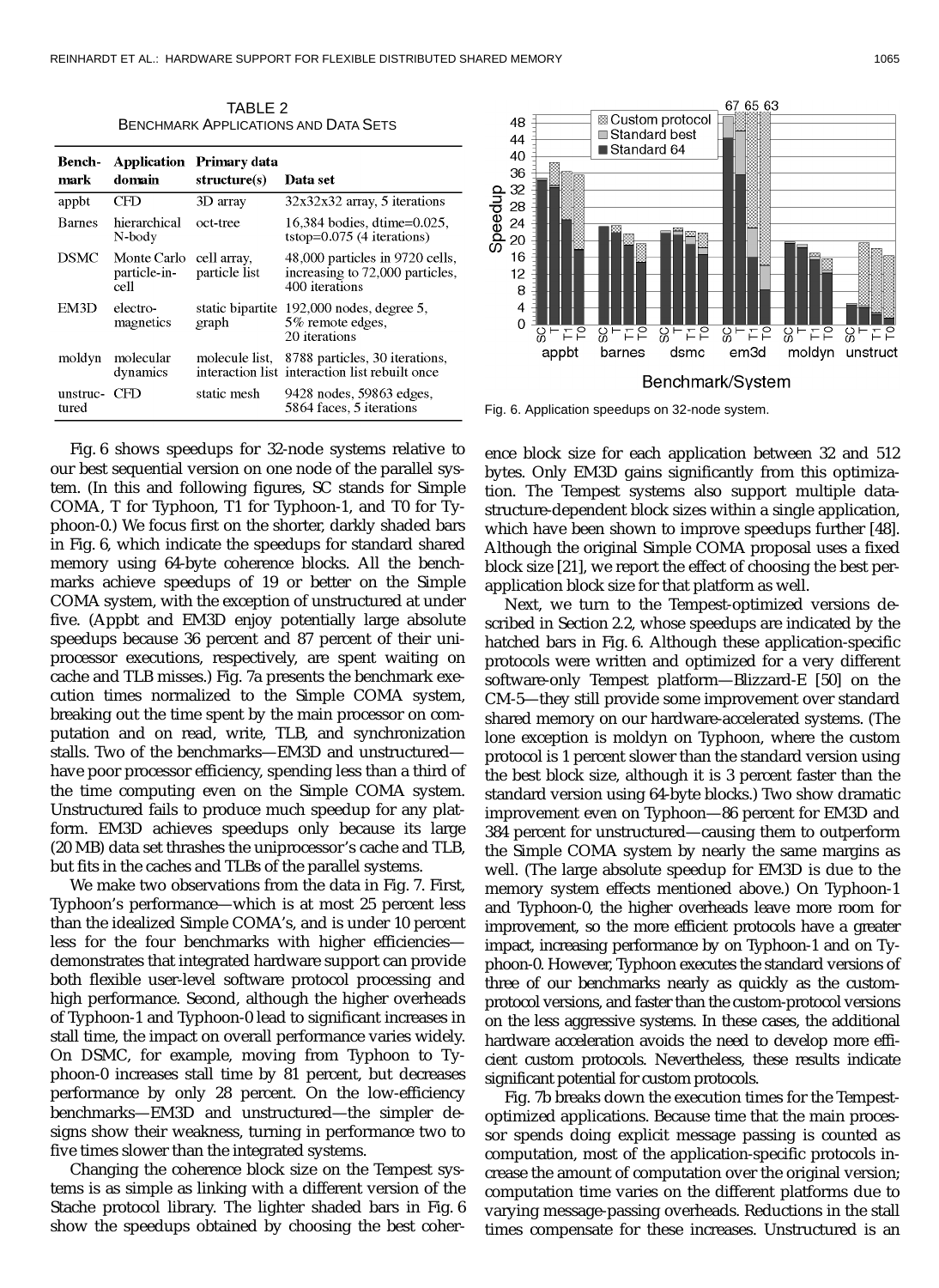

Fig. 7. Execution time breakdown: (a) standard shared memory, (b) custom protocols.

exception to this pattern: Both the computation and stall times decrease significantly. This effect is due to the optimized version's more efficient reduction phase. Where the original application performs a global reduction on an array of values, the optimized code sums only the nonzero contributions for each value (see Section 2.2). Although the primary intent of this optimization is to eliminate the communication of the zero values, it also eliminates the computation involved in summing them into the result.

Fig. 7b also shows that the efficiency of each application on Simple COMA correlates inversely with the effectiveness of the application-specific protocols. Intuitively, the applications with higher overheads have more to gain by eliminating those overheads. The two benchmarks with very low efficiency, EM3D and unstructured, show impressive gains, while the improvements for DSMC, moldyn, and Barnes are smaller. Appbt straddles the fence: The custom protocol gains a factor of two on Typhoon-0 but only 18 percent on Typhoon.

TLB misses, which are not a factor for any of the standard shared-memory benchmarks, are a noticeable component of execution time for two of the Tempest-optimized codes (roughly 6 percent for Barnes and 10 percent for EM3D). These costs merely reflect differences in reference locality between the standard and custom-protocol versions; they are not inherent to Tempest or the hardware platforms. The custom-protocol version of Barnes splits the body structure so that different protocols can be applied to different fields. As a result, the data for one body, which is contiguous in the original code, is spread across three structures on three different pages. The difference in TLB behavior for EM3D is due to data restructuring in the standard-protocol version intended primarily to improve locality for remote references. With some effort, this restructuring could be applied to the custom-protocol EM3D as well.

The application-specific protocols also serve to diminish the performance difference between the various Tempest implementations. Typhoon-0 is 28-327 percent slower than Typhoon for standard shared memory, but only 5-47 percent slower for the custom protocols. Similarly, Typhoon-1's worst-case performance disadvantage is reduced from 122 percent to 13 percent. There are two reasons for this trend. First, the custom protocols eliminate most of the demand fetches from the computation iterations. The access control mechanism is only lightly used, if at all, so its overheads are insignificant. Second, the optimized communication in the custom protocols usually takes the form of message sends from the compute processor. These sends must cross the bus on all three systems; the tight coupling of the network interface and protocol processor on Typhoon improves performance only on the receiving node.

## **4.3 Impact of Network Latency**

To emphasize the impact of Tempest support, the previous section assumed a fairly aggressive network latency of 0.5 µs. Although dedicated MPP networks may match or surpass this speed, current high-performance off-the-shelf networks are more typically in the 10-30 µs range. This section examines the effect of these larger network latencies on system performance.

We simulated all our systems and benchmarks with oneway network latencies of 0.5, 2.5, 5, 25, and 50 µs (100, 500, 1,000, 5,000, and 10,000 processor cycles, respectively). Due to space limitations, Fig. 8 shows speedups for only two of the benchmarks (Appbt and Barnes).

Results for most of the benchmarks are qualitatively similar to the Appbt graph. Because the application-specific protocols reduce or eliminate stalling for demand misses, they tolerate large network latencies better than standard shared memory. As the latency increases from 0.5 to 50  $\mu$ s, the standard shared-memory benchmarks on the idealized Simple COMA system slow down by at least a factor of five (for DSMC) and as much as a factor of 33 (for unstructured). In contrast, the custom-protocol versions slow down by as little as 1 percent (for EM3D) and, at worst, a factor of three (for Barnes). As a result, the relative improvement provided by the application-specific protocols grows with increasing latency. For example, the Barnes applicationspecific protocol provides a speedup of only 8 percent over the original version on Typhoon at a 0.5 µs latency, but, at a 50 µs latency, this improvement grows to 94 percent.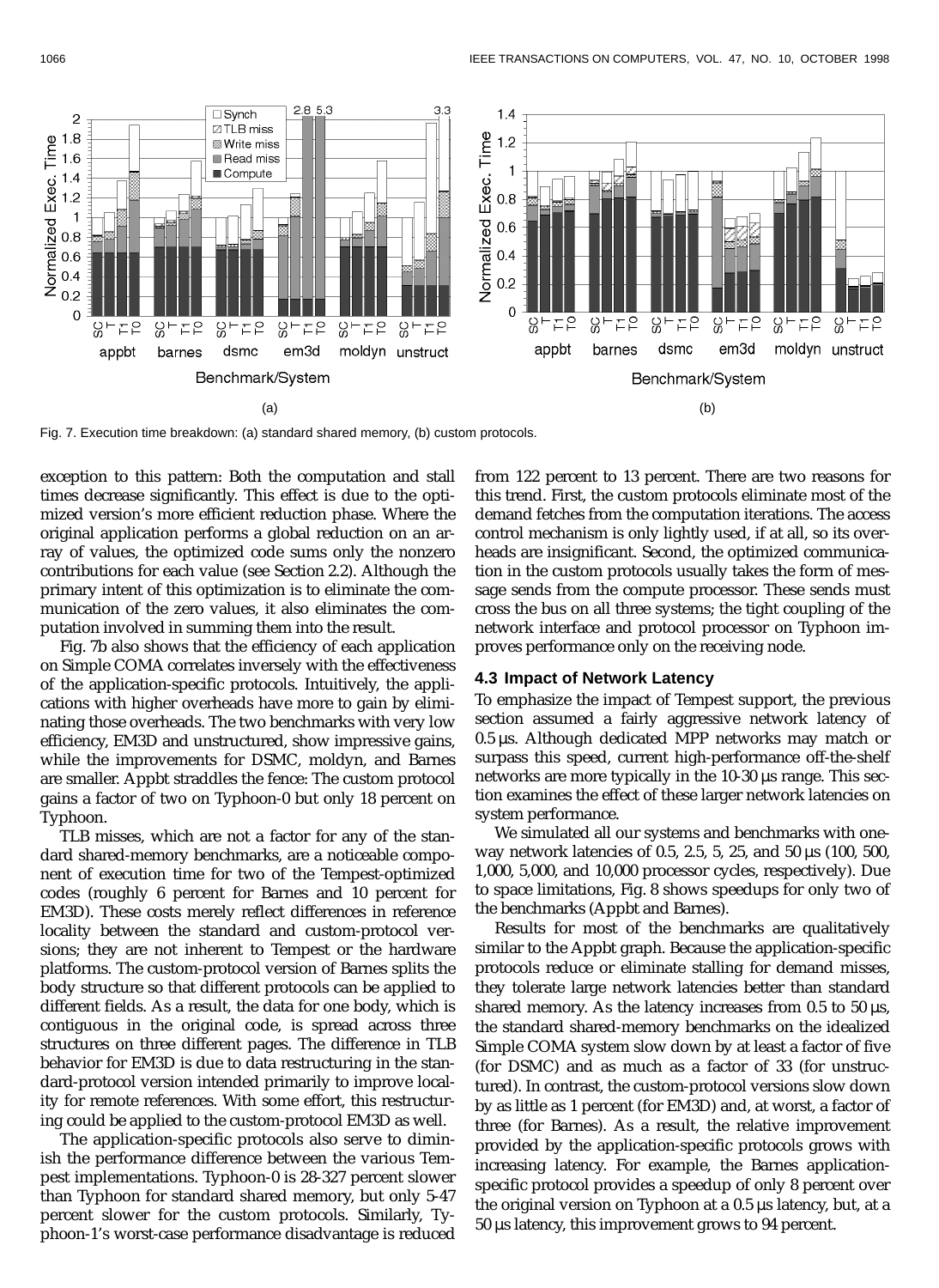

Fig. 8. Speedups at various network latencies: (a) Appbt, (b) Barnes.



24

16

8

 $\Omega$ 

ပ္က

 $F^{\circ}$ 

 $0.5 \,\mu s$ 

SC

 $F P$ 

 $2.5 \,\mu s$ 

ပ္က

P

F.

 $5 \mu s$ Network Latency/System

ပ္က

 $25 \mu s$ 

speedup

Fig. 9. Typhoon performance at various protocol processor speeds: (a) standard shared memory, (b) custom protocols.

Higher network latencies also reduce the performance difference between the systems, especially for standard shared memory. Increasing the fraction of execution time due to the network itself diminishes the relative impact of other overheads. Sufficiently high network overheads make any hardware DSM support superfluous, leaving softwareonly fine-grain [50], [48] or page-based [26] systems as the most cost-effective approaches to DSM in this domain.

## **4.4 Impact of Protocol-Processor Performance**

The results presented thus far assume that Typhoon's integrated protocol processor is as powerful as the off-the-shelf general-purpose CPU used by Typhoon-1 and Typhoon-0. As discussed earlier, this assumption is unrealistic; due to the additional design time required, it is probable that Typhoon's integrated processor will be slower than a contemporary off-the-shelf CPU.

To examine the effect of this assumption, we simulated two additional versions of Typhoon, changing the protocol processor to be two and four times slower than the compute CPU. Fig. 9 shows the benchmark execution times for these systems, where T-*n*X indicates that the protocol CPU is *n* times slower than compute CPU. For the standard shared-memory benchmarks, slowing the protocol processor by a factor of two reduces application performance by at most 28 percent, while a factor of four processor slowdown reduces overall performance by up to 90 percent. Excluding EM3D and unstructured, application performance is reduced by at most 8 percent and 24 percent, respectively. For comparison, Fig. 9 also includes the Typhoon-1 results from Fig. 7. For most of the applications, Typhoon-1 is nearly as fast as the Typhoon version with the fourfold-slower protocol processor, and is faster for Barnes. These results suggest that Typhoon's protocol processor need not be as fast as the compute CPU but, at some point, protocol processor speed does become a bottleneck. In general, the most effective protocol CPU speed is probably dependent on network, memory, and bus bandwidths, as well as the speed of the compute CPU.

Fig. 9 also shows results for the custom-protocol versions of the benchmarks. As with the less integrated systems, the application-specific protocols mitigate the impact of increased over-

 $50 \mu s$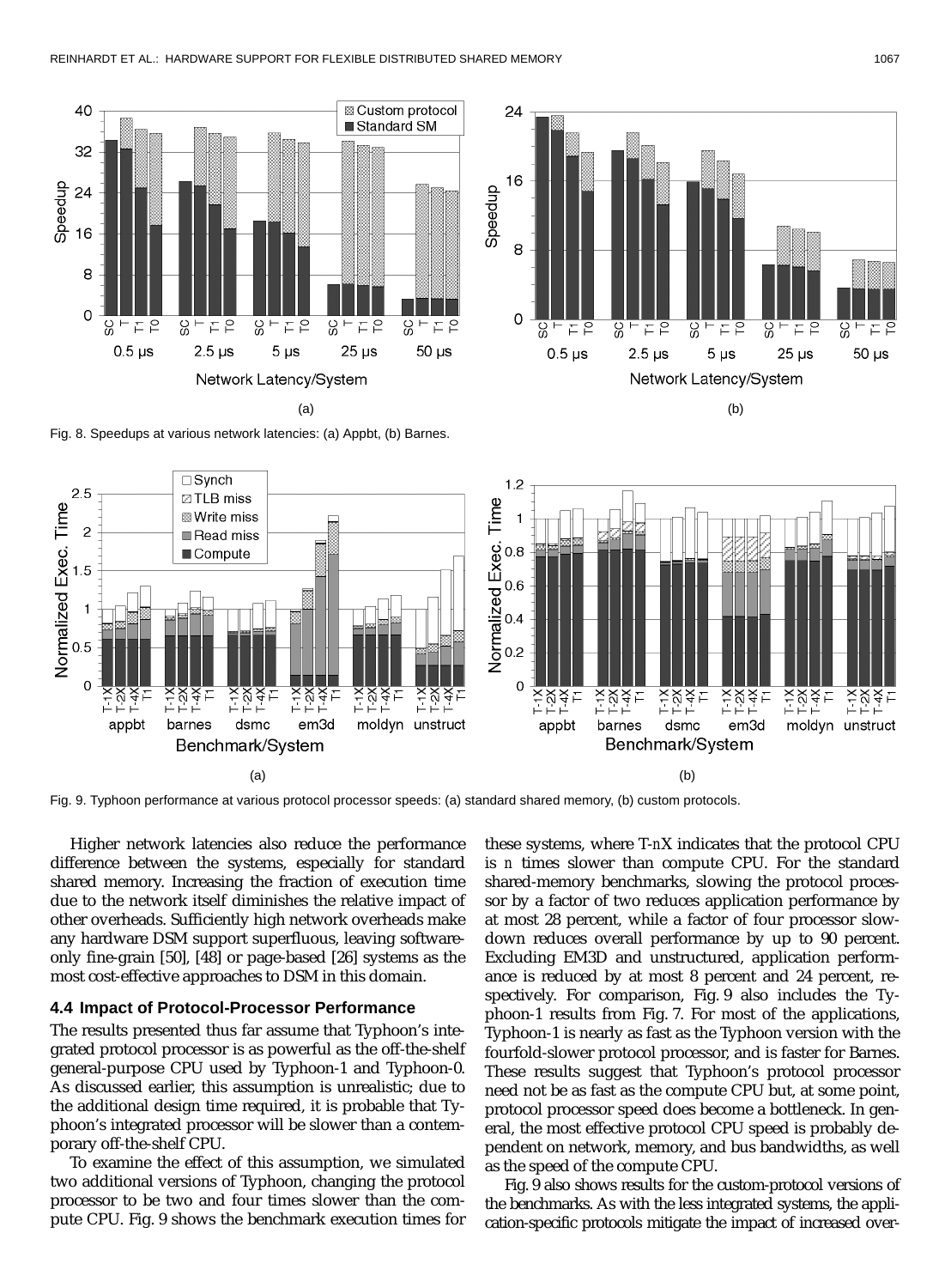heads; the twofold and fourfold decreases in protocol processing power reduce overall performance by at most 5 percent and 16 percent, respectively. Again, however, the protocol processor can become the bottleneck: the slowest Typhoon system is slower than Typhoon-1 for two of the applications (Barnes and DSMC) and nearly as slow for the others.

# **5 THE TYPHOON-0 PROTOTYPE**

To demonstrate the feasibility of combining custom finegrain access control logic with user-level protocol software—the common theme of the designs presented in Section 3—we built a prototype of Typhoon-0. Measured speedups from the prototype agree with results from the simulator, strengthening the credibility of our other simulation results.

Typhoon-0's substantial reliance on off-the-shelf components makes it ideal for prototyping; in fact, the original motivation for the Typhoon-0 design was to enable a simple prototype of the concepts embodied in Typhoon. The relatively small effort required to construct the prototype—approximately two student-years—clearly demonstrates the advantage of this approach.

The prototype corresponds closely to the Typhoon-0 design outlined in Section 3.4 and simulated in Section 4: Sun SPARCStation-20 nodes, each with dual Ross HyperSPARC processors, an off-the-shelf network interface, and a finegrain access control device. This device—the only custom component—is implemented as a FPGA-based plug-in board called *Vortex*. Due to space limitations, we describe the prototype only briefly, focusing on changes from the simulated Typhoon-0 of Section 4. We then report performance measurements and compare measured speedups with simulation results. Reinhardt's PhD thesis [41] describes the prototype system more fully, including operating system support. Pfile's master's report [39] details the Vortex hardware implementation.

# **5.1 Differences Between the Simulated and Constructed Systems**

Our simulated Typhoon-0 system of Section 4 reflects our original design for the prototype. However, constraints encountered during construction induced three changes: the CPU configuration, the method for suspending bus operations, and the network used to interconnect the nodes.

First, due to cost and availability constraints, the prototype uses 66 Mhz processors with 256 Kbyte caches (vs. simulation parameters of 200 Mhz and 1 MByte, respectively).

Second, because of restrictions in the SPARCStation-20's bus arbiter, Vortex cannot simply suspend bus operations that conflict with the access tags as described in Section 4. Instead, Vortex returns an error acknowledgment for these operations, causing an exception on the memory reference instruction. After the block access fault is handled, software resumes the computation thread, reissuing the memory reference. Although standard Unix signals suffice for this scenario, the overhead of invoking the signal handler and resuming the process in Solaris 2.4 is roughly 100  $\mu$ slonger than servicing a simple remote miss. To avoid this penalty, we modified the kernel's trap vector code to invoke a user handler directly in under  $5 \mu s$  [42], [53]. The

handler directly in under 5 µs [42], [53]. The suspended thread can be resumed without going through the kernel.

The third and most significant change involves the network used to connect the nodes. The prototype employs the Myricom Myrinet, the lowest-latency interconnect commercially available at that time. Although the Myrinet is far more efficient than a standard LAN, its overhead and latency are significantly higher than the network used in our simulations.

Each node connects to the Myrinet network via an interface card on the SBus (Sun's standard I/O bus). The interface card contains a simple processor, a DMA engine, and 128 KB of SRAM to store the processor's code and data. The host processors can access the interface SRAM directly using uncached memory operations; however, the interface processor can access host memory only via the DMA engine.

Our prototype's interface processors run custom software derived from Berkeley's Active Messages implementation [14]. Schoinas et al. [49] describe our modifications and enhancements for Tempest. As in the Berkeley implementation, our software allocates user-accessible send and receive queues in the shared SRAM. Each entry holds header information, a few words of message data, and an optional pointer to more message data in host memory. Short messages achieve low latency because they pass directly through the shared SRAM; larger messages enjoy the higher bandwidth of a DMA transfer. Due to the structure of the I/O MMU on the MBus/SBus bridge, DMA accesses are restricted to a dedicated, pinned kernel buffer. For performance, our device driver maps this buffer into the user process's address space as well.

The Myrinet interface does not provide an accessible message interrupt line to drive the message status bit in Vortex's dispatch register. We improvised this feature by coopting a software-controlled status LED. As we installed each Myrinet interface, we removed the LED and replaced it with a connector. A short wire routes the signal to an input on the Vortex board. Our interface software toggles this signal on every message arrival.

# **5.2 Performance**

Similar to Section 4, we first analyze a simple microbenchmark (Section 5.2.1), then report performance of our macrobenchmarks (Section 5.3). Section 5.4 compares the measured performance with results from the simulator used in Section 4.

## 5.2.1 Microbenchmark

This section breaks down the latency of simple remote misses on the prototype, similar to the breakdown for the simulated systems in Section 4.1. We used a logic analyzer to trace MBus activity for both cache- and home-node portions of simple read misses, write misses, and write upgrades (writes to read-only blocks). Because the analyzer observed only a single node, we derived network latencies by subtracting the home-node processing time from the observed latency of cache-node requests.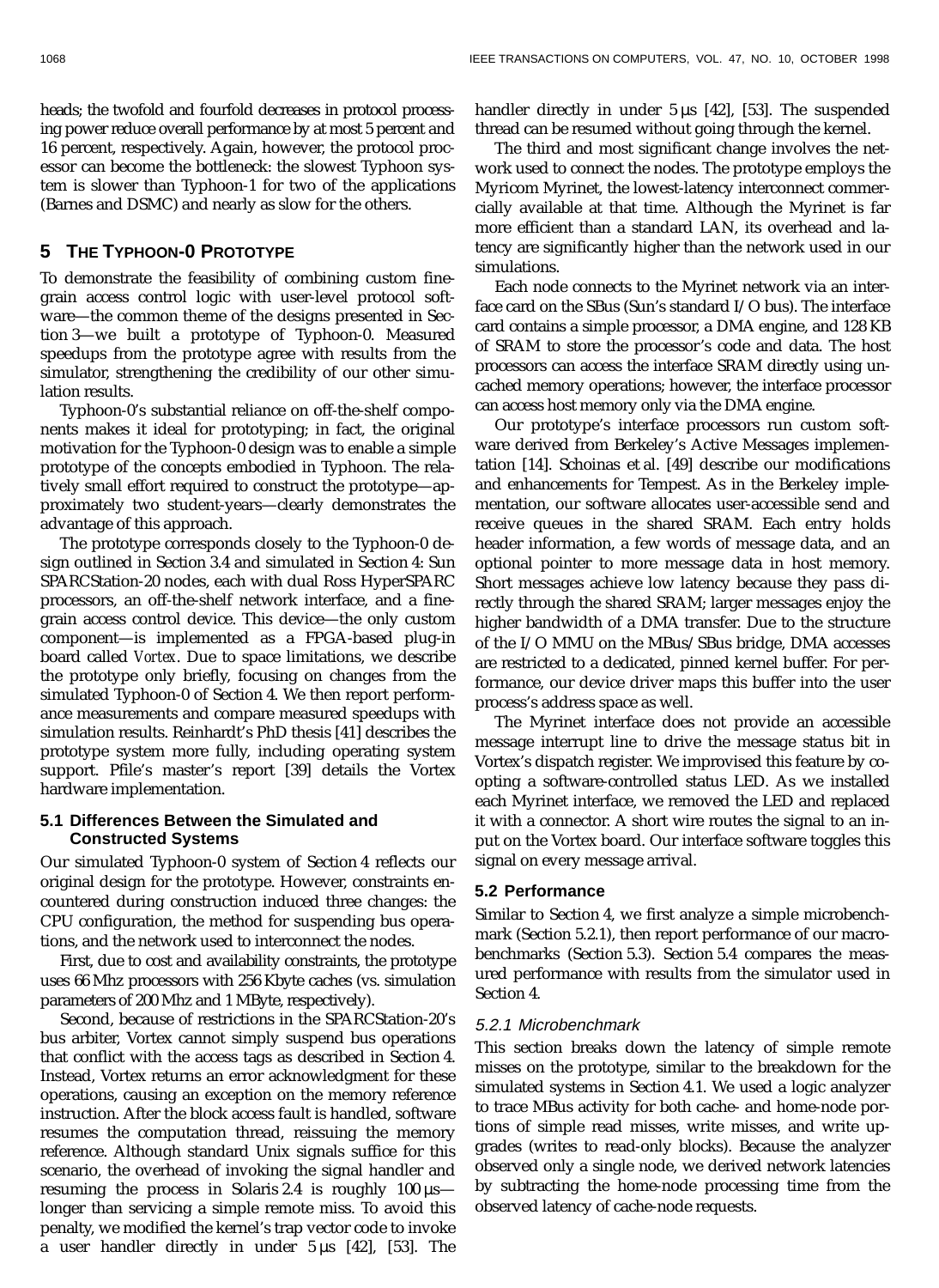| TABLE 3                              |
|--------------------------------------|
| <b>REMOTE MISS LATENCY BREAKDOWN</b> |
| FOR THE TYPHOON-0 PROTOTYPE          |

|              |                                                          | Latency (microseconds) |       |                |       |
|--------------|----------------------------------------------------------|------------------------|-------|----------------|-------|
|              |                                                          | <b>Read miss</b>       |       | Write upgrade  |       |
|              | <b>Step</b>                                              | Inc.                   | Cum.  | Inc.           | Cum.  |
| Caching node | detect HW cache miss, issue<br>(aborted) bus transaction | 0.24                   | 0.24  | 0.16           | 0.16  |
|              | invalidate, refetch status CCR                           | 0.52                   | 0.76  | 0.52           | 0.68  |
|              | dispatch & execute handler                               | 0.70                   | 1.46  | 0.70           | 1.38  |
|              | send msg                                                 | 1.14                   | 2.60  | 1.16           | 2.54  |
|              | request msg latency                                      | 12.58                  | 15.18 | 12.58          | 15.12 |
|              | invalidate, refetch status CCR                           | 0.52                   | 15.70 | 0.52           | 15.64 |
|              | read msg, dispatch handler                               | 2.12                   | 17.82 | 2.12           | 17.76 |
|              | directory lookup, branch                                 | 0.72                   | 18.54 | 0.72           | 18.48 |
|              | send msg header                                          | 1.84                   | 20.38 | 1.14           | 19.62 |
| Home node    | change tag to Invalid                                    | 0.94                   | 21.32 | $0.94^{\rm a}$ | 19.62 |
|              | fetch block buffer                                       | 0.52                   | 21.84 | n.a.           | 19.62 |
|              | write data to DMA region                                 | $0.64^b$               | 22.48 | n.a.           | 19.62 |
|              | write data to memory                                     | 0.56                   | 23.04 | n.a.           | 19.62 |
|              | change tag to ReadOnly                                   | 0.14                   | 23.18 | n.a.           | 19.62 |
|              | finish msg send                                          | 0.62                   | 23.80 | n.a.           | 19.62 |
|              | response msg latency                                     | 23.22                  | 47.02 | 12.58          | 32.20 |
|              | invalidate, refetch status CCR                           | 0.52                   | 47.54 | 0.52           | 32.72 |
|              | read msg head, dispatch handler                          | 2.20                   | 49.74 | 2.84           | 35.56 |
| Caching node | copy msg data to memory                                  | 1.78                   | 51.52 | n.a.           | 35.56 |
|              | change tag                                               | 0.12                   | 51.64 | 0.12           | 35.68 |
|              | resume flag handshake                                    | 1.30                   | 52.94 | 1.30           | 36.98 |
|              | reexecute bus transaction                                | 0.42                   | 53.36 | 0.18           | 37.16 |
|              | Total                                                    |                        | 53.36 |                | 37.16 |

a. This operation is not on the critical path.

b. This time includes a TLB miss on the protocol processor (see text).

Table 3 presents timing breakdowns for a read miss and a write upgrade. Write miss timing differs from read miss timing in only one respect: because the home node does not keep a copy of the block, the "write data to memory" and "change tag to ReadOnly" steps are eliminated.

Table 3 shows that, for either transaction, nearly 70 percent of the latency is attributed to the network.

This latency—from the sending protocol processor's last write to the Myrinet interface until the receiving node's Vortex card invalidates the status cacheable control register (CCR)—is over 12 µs for a short message and over 23 µs for a message involving a 32-byte DMA. The nodes communicate through a single Myrinet switch with a worst-case latency of 550 ns [8], so virtually all of this time is consumed by the SBus bridge and the Myrinet interface. The primary culprit is control software running on the Myrinet processor—a 16-bit nonpipelined CISC processor clocked at 25 MHz. Newer versions of the Myrinet SBus interface card use a much faster processor; these devices would improve the prototype's performance noticeably.

The high cost of executing instructions on the Myrinet interface processor also contributes to the large additional latency for messages involving DMA. Software must parse the message header to detect the DMA request, then write the appropriate parameters to the DMA engine's control registers. On the sending node, 3.0 µs elapse from the final



Fig. 10. Application speedups on 16 nodes of the prototype.

protocol processor write to DMA initiation. On the receiver, 2.2 µs pass by from the completion of the incoming DMA until Vortex signals the message arrival. The DMA itself consumes about 0.5 µs on the MBus, roughly half of which is due to a TLB miss in the Sbus bridge's I/O MMU. (For simplicity, we reserve a full page for each DMA message buffer, so accesses to the DMA region—from both the protocol processor and the SBus bridge—practically always involve a TLB miss.).

## **5.3 Macrobenchmarks**

To measure the prototype's application-level performance, we ran the same six applications and data sets as in Section 4.2. Again, the reported speedups are relative to the best available sequential version and exclude initialization and the first parallel iteration. To reduce variation from external factors, we ran each experiment three times and selected the fastest run.

Fig. 10 displays speedups obtained on 16 nodes of the prototype. The shortest bars indicate the speedup using standard shared memory with 64-byte blocks. The darker bars show additional speedup gained by selecting the best block size for the specific application (up to 2,048 bytes) but still using standard shared memory. For these results, appbt and Barnes use a block size of 128 bytes, DSMC uses 256 bytes, unstructured uses 1,024 bytes, and EM3D and Moldyn use 2,048 bytes. The hatched bars show speedups from the custom Tempest protocols described in Section 2.2.

In general, Fig. 10 confirms the results of Section 4.2: appbt, EM3D, and unstructured see a significant gain from custom protocols, while the other benchmarks see smaller improvements. Unfortunately, it is difficult to compare Fig. 10 with the results for larger network latencies in Section 4.3 due to a number of differences, including system size (16 vs. 32 nodes) and processor speed (66 vs. 200 MHz). The next section correlates measured prototype performance with results from the simulator by eliminating these discrepancies in the simulated system.

#### **5.4 Comparison with Simulated Results**

The Typhoon-0 prototype provides the opportunity to substantiate the accuracy of the simulation system used in the previous chapter. If the simulator's results for a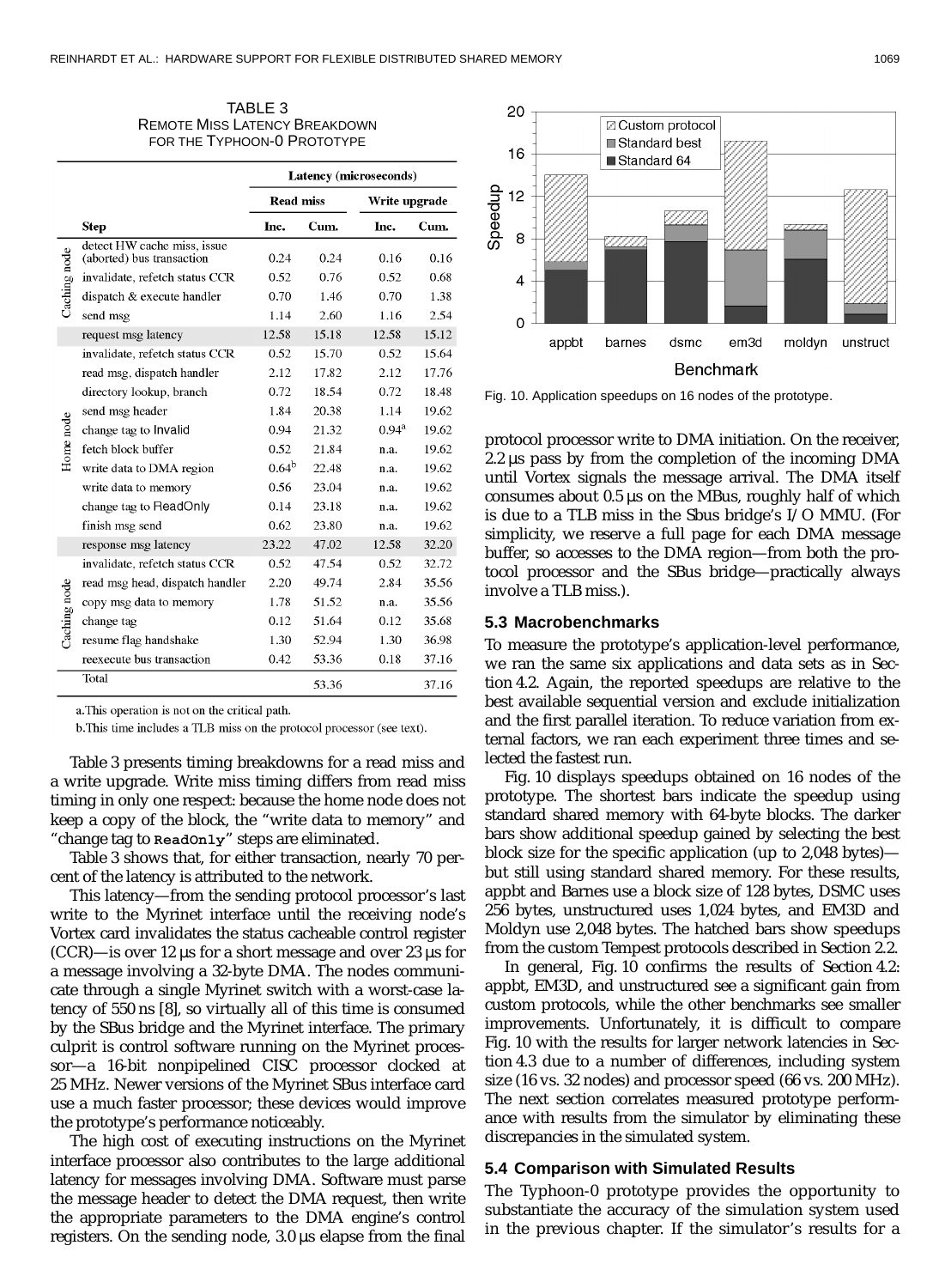

Fig. 11. Comparison of simulated and measured speedups: (a) Appbt, (b) Barnes.

configuration similar to the prototype correlate with measurements, it increases our confidence in its predictions for other configurations.

Most of the differences between our original simulated configuration and the prototype were simple to reflect in the simulator: processor speed (200 MHz vs. 66 MHz), cache size (1 MB vs. 256 KB), block access fault suspend/resume (arbiter control vs. error abort/software restart), and barrier synchronization (hardware vs. software).

Adapting the network model was more involved. The SBus bridge and Myrinet interface are the dominant contributors to message latency (as seen in Section 5.2.1) and are bottlenecks for message throughput [14]. Rather than develop detailed models of these complex components, we modified our existing network interface model—adjusting register access costs and adding an occupancy component—to approximate the Myrinet's performance characteristics. We tuned the new model until the simulator's performance matched the prototype's on a message-passing microbenchmark.

For historical reasons, the simulated Typhoon-0 and the prototype also differ in their strategy for message buffering on network overflow: The simulated system buffers at the sender but the prototype buffers at the receiver. Although this difference is moot if traffic is low enough that no buffering occurs, it results in a 20 percent performance discrepancy for the custom-protocol version of appbt. Rather than modifying either system—a significant effort—we modified the protocol to send data in fewer, longer messages to avoid triggering flow-control stalls.

The results are quite positive. Fig. 11 plots the simulated and actual speedups for appbt and Barnes for both 64-byte block standard shared memory and custom protocol versions. The mean error is 3.0 percent and the worst case is 6.2 percent (for the appbt custom protocol on 16 nodes). The accuracy is higher for standard shared memory than for the custom protocols (2.5 percent vs. 3.5 percent mean error). This trend is reasonable, because custom protocols tend to have bursty communication patterns which place greater peak demand on the network—the least accurately modeled component.

# **6 RELATED WORK**

Alewife [2], S3.mp [38], and FLASH [28] implement their shared-memory coherence protocols at least partially in software. These systems forgo the economies of workstation-based nodes for higher performance, incorporating custom memory controllers and, in the case of Alewife, a custom CPU as well. None of these systems provides a protected, user-level interface to its memory coherence mechanisms, which limits users to a predefined set of system-provided policies. The Alewife and FLASH projects also explored combined message-passing and sharedmemory programming models [27], [22]. However, both systems primarily viewed user-level message passing as an alternative to, rather than a building block for, shared memory. In particular, memory-to-memory message-based data transfers are semantically equivalent to memory-tomemory copies, meaning that users cannot explicitly transfer data without renaming it.

Research in workstation-based DSM has focused on allsoftware methods, using page-based coherence [32] or software-only fine-grain coherence [50], [48]. Munin [10] was a page-based DSM system that provided a fixed menu of protocols; programmer annotations guided protocol selection. Orca used compiler analysis with run-time feedback to control object replication policies and update protocols [5]. Bianchini et al. [6] propose a hardware accelerator for page-based DSM. As our results in Section 4.3 indicate, hardware support for fine-grain coherence is unlikely to be cost effective when faced with the high latencies (and overheads) of traditional local-area networks. Recent work shows that, on the Typhoon-0 prototype, fine-grain sequentially consistent DSM performs comparably to a coarsegrain DSM using lazy release consistency on the same hardware [58]. We expect that fine-grain DSM will show a performance advantage on systems with lower overheads and lower network latencies, such as those simulated in Section 4.

Other approaches to optimizing communication in DSM systems include relaxed memory models [25], prefetching [35], and special writes that deliver data to other nodes [31],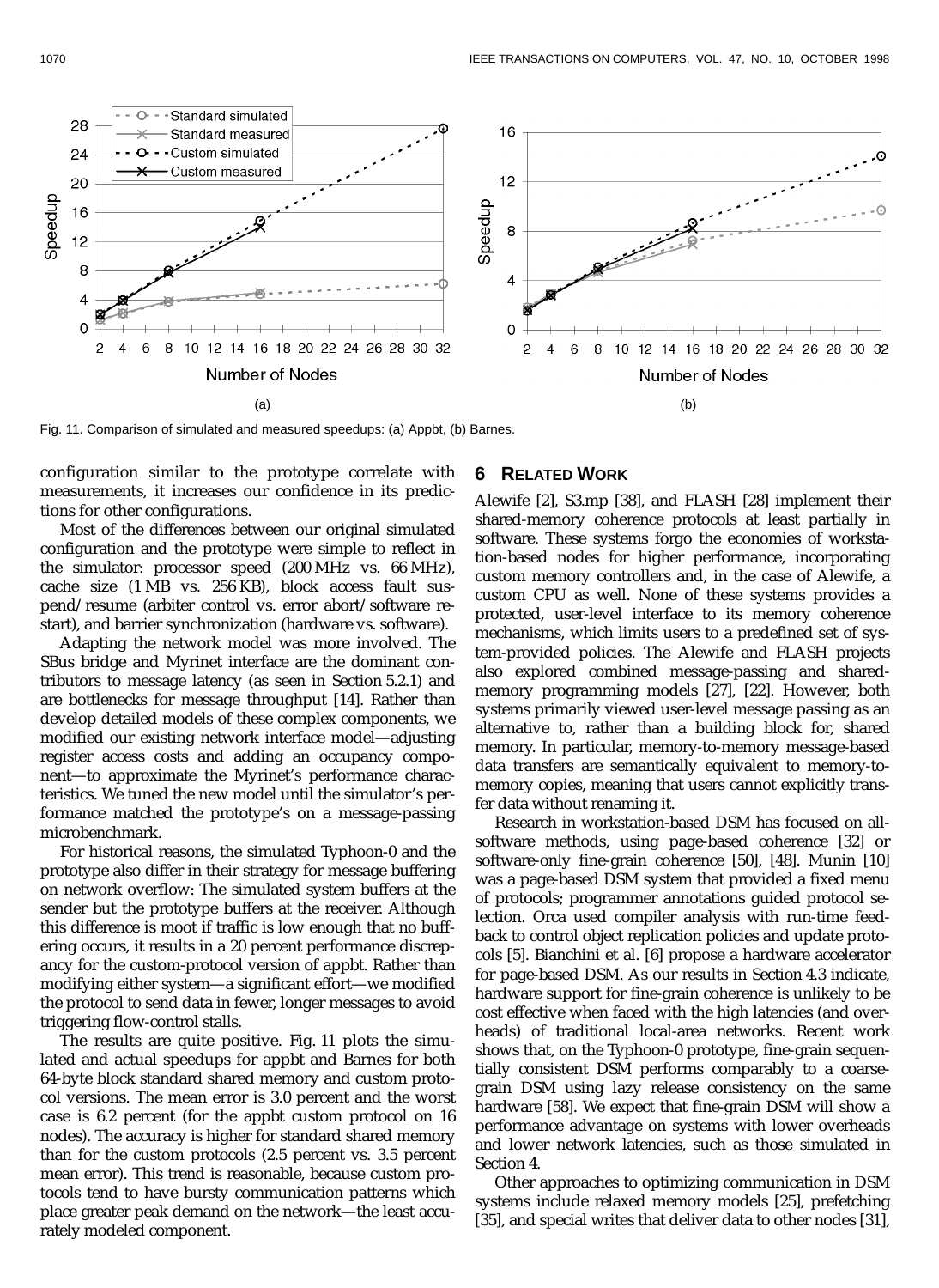[47]. The Tempest interface can support all of these optimizations; however, we have focused on exploring the limits of optimization by using fully custom protocols. It would be interesting to determine to what extent these more restricted models can deliver the performance improvements afforded by custom protocols.

## **7 SUMMARY AND CONCLUSIONS**

This paper explores the interaction between two approaches to efficient distributed shared memory on networks of workstations: application-specific coherence protocols and hardware acceleration. We have designed and simulated three systems—Typhoon, Typhoon-1, and Typhoon-0—that add varying levels of hardware DSM acceleration to a cluster of workstations. All three systems support the Tempest interface, which lets programmers optimize communication by developing arbitrary, applicationspecific coherence protocols in unprivileged software. To demonstrate the feasibility of our hardware approach, we constructed a prototype of Typhoon-0. Measured speedups from the prototype match simulation results within 6 percent.

Our simulations indicate that the most aggressive system—Typhoon—runs standard shared-memory benchmarks within 10-25 percent of the speed of an idealized hardwired-protocol system, indicating that protocol flexibility need not significantly compromise effectiveness for unmodified code. Even with Typhoon's competitive base performance, custom protocols still show dramatic gains for two of our benchmarks, significantly outperforming the hardwired-protocol system as well. Custom protocols are also effective at hiding the higher overheads of less aggressive hardware; they decrease the performance gap between Typhoon-1 and Typhoon from 222 percent to 11 percent and the gap between Typhoon-0 and Typhoon from 427 percent to 22 percent. Custom protocols are also generally effective at reducing performance sensitivity to network latency and protocol-processor speed as well. However, Typhoon executes the standard versions of three of our benchmarks nearly as quickly as the custom-protocol versions, and faster than the custom-protocol versions on the less aggressive systems. In these cases, the additional hardware acceleration avoids the need to develop more efficient custom protocols.

#### **REFERENCES**

- [1] S.V. Adve and M.D. Hill, "Weak Ordering—A New Definition," *Proc. 17th Ann. Int'l Symp. Computer Architecture*, pp. 2-14, May 1990.
- [2] A. Agarwal, R. Bianchini, D. Chaiken, K.L. Johnson, D. Kranz, J. Kubiatowicz, B.-H. Lim, K. Mackenzie, and D. Yeung, "The MIT Alewife Machine: Architecture and Performance," *Proc. 22nd Ann. Int'l Symp. Computer Architecture*, pp. 2-13, June 1995.
- [3] T.E. Anderson, D.E. Culler, and D.A. Patterson, "A Case for NOW (Networks of Workstations)," *IEEE Micro*, vol. 15, no. 1, pp. 54-64, Feb. 1995.
- [4] D. Bailey, J. Barton, T. Lasinski, and H. Simon, "The NAS Parallel Benchmarks," Technical Report RNR-91- 002 Revision 2, Ames Research Center, Aug. 1991.
- [5] H.E. Bal and M.F. Kaashoek, "Object Distribution in Orca Using Compile-Time and Run-Time Techniques," *Proc. Eigth Ann. Conf. Object-Oriented Programming Systems, Languages and Applications (OOPSLA '93)*, pp. 162-177, Oct. 1993.
- [6] R. Bianchini, L.I. Kontothanassis, R. Pinto, M.D. Maria, M. Abud, and C.L. Amorim, "Hiding Communication Latency and Coherence Overhead in Software DSMs," *Proc. Seventh Int'l Conf. Architectural Support for Programming Languages and Operating Systems (ASPLOS VII)*, pp. 198-209, Oct. 1996.
- [7] M.A. Blumrich, K. Li, R. Alpert, C. Dubnicki, E.W. Felten, and J. Sandberg, "Virtual Memory Mapped Network Interface for the SHRIMP Multicomputer," *Proc. 21st Ann. Int'l Symp. Computer Architecture*, pp. 142-153, Apr. 1994.
- [8] N.J. Boden, D. Cohen, R.E. Felderman, A.E. Kulawik, C.L. Seitz, J.N. Seizovic, and W.-K. Su, "Myrinet: A Gigabit-per-Second Local Area Network," *IEEE Micro*, vol. 15, no. 1, pp. 29-36, Feb. 1995.
- [9] D. Burger and S. Mehta, "Parallelizing Appbt for a Shared-Memory Multiprocessor," Technical Report 1286, Computer Sciences Dept., Univ. of Wisconsin-Madison, Sept. 1995.
- [10] J.B. Carter, J.K. Bennett, and W. Zwaenepoel, "Implementation and Performance of Munin," *Proc. 13th ACM Symp. Operating System Principles (SOSP)*, pp. 152-164, Oct. 1991.
- [11] S. Chandra and J.R. Larus, "Optimizing Communication in HPF Programs on Fine-Grain Distributed Shared Memory," *Proc. Sixth ACM SIGPLAN Symp. Principles and Practice of Parallel Programming*, pp. 100-111, June 1997.
- [12] S. Chandra, B. Richards, and J.R. Larus, "Teapot: Language Support for Writing Memory Coherence Protocols," *Proc. SIGPLAN '96 Conf. Programming Language Design and Implementation (PLDI)*, May 1996.
- [13] D.E. Culler, A. Dusseau, S.C. Goldstein, A. Krishnamurthy, S. Lumetta, T. von Eicken, and K. Yelick, "Parallel Programming in Split-C," *Proc. Supercomputing '93*, pp. 262-273, Nov. 1993.
- [14] D.E. Culler, L.T. Liu, R.P. Martin, and C.O. Yoshikawa, "Assessing Fast Network Interfaces," *IEEE Micro*, vol. 16, no. 1, pp. 35-43, Feb. 1996.
- [15] S. Dwarkadas, A.L. Cox, and W. Zwaenepoel, "An Integrated Compile-Time/Run-Time Software Distributed Shared Memory System,' *Proc. Seventh Int'l Conf. Architectural Support for Programming Languages and Operating Systems (ASPLOS VII)*, pp. 186-197, Oct. 1996.
- [16] B. Falsafi, A.R. Lebeck, S.K. Reinhardt, I. Schoinas, M.D. Hill, J.R. Larus, A. Rogers, and D.A. Wood, "Application-Specific Protocols for User-Level Shared Memory," *Proc. Supercomputing '94*, pp. 380-389, Nov. 1994.
- [17] B. Falsafi and D.A. Wood, "Scheduling Communication on an SMP Node Parallel Machine," *Proc. Third Int'l Symp. High-Performance Computer Architecture (HPCA)*, pp. 128-138, Feb. 1997.
- [18] K. Gharachorloo, D. Lenoski, J. Laudon, P. Gibbons, A. Gupta, and J. Hennessy, "Memory Consistency and Event Ordering in Scalable Shared-Memory Multiprocessors," *Proc. 17th Ann. Int'l Symp. Computer Architecture*, pp. 15-26, June 1990.
- [19] R.B. Gillett, "Memory Channel Network for PCI," *IEEE Micro*, vol. 16, no. 1, pp. 12-18, Feb. 1996.
- L. Gwennap, "Intel's P6 Bus Designed for Multiprocessing," *Microprocessor Report*, vol. 9, no. 7, 30 May 1995.
- [21] E. Hagersten, A. Saulsbury, and A. Landin, "Simple COMA Node Implementations," *Proc. 27th Hawaii Int'l Conf. System Sciences*, Jan. 1994.
- [22] J. Heinlein, K. Gharachorloo, S.A. Dresser, and A. Gupta, "Integration of Message Passing and Shared Memory in the Stanford FLASH Multiprocessor," *Proc. Sixth Int'l Conf. Architectural Support for Programming Languages and Operating Systems (ASPLOS VI)*, pp. 38-50, Oct. 1994.
- [23] M. Heinrich, J. Kuskin, D. Ofelt, J. Heinlein, J. Baxter, J.P. Singh, R. Simoni, K. Gharachorloo, D. Nakahira, M. Horowitz, A. Gupta, M. Rosenblum, and J. Hennessy, "The Performance Impact of Flexibility in the Stanford FLASH Multiprocessor," *Proc. Sixth Int'l Conf. Architectural Support for Programming Languages and Operating Systems (ASPLOS VI)*, pp. 274-285, 1994.
- [24] M.D. Hill, "Multiprocessors Should Support Simple Memory Consistency Models," *Computer*, vol. 31, no. 8, pp. 28-34, Aug. 1998.
- [25] P. Keleher, A.L. Cox, and W. Zwanepoel, "Lazy Release Consistency for Software Distributed Shared Memory," *Proc. 19th Ann. Int'l Symp. Computer Architecture*, pp. 13-21, May 1992.
- [26] P. Keleher, S. Dwarkadas, A. Cox, and W. Zwaenepoel, "Tread-Marks: Distributed Shared Memory on Standard Workstations and Operating Systems," *Proc. Winter '94 Usenix Conf.*, pp. 115- 131, Jan. 1994.
- [27] D. Kranz, K. Johnson, A. Agarwal, J. Kubiatowicz, and B.-H. Lim, "Integrating Message-Passing and Shared-Memory: Early Experience," *Proc. Fourth ACM SIGPLAN Symp. Principles and Practice of Parallel Programming (PPOPP)*, pp. 54-63, May 1993.